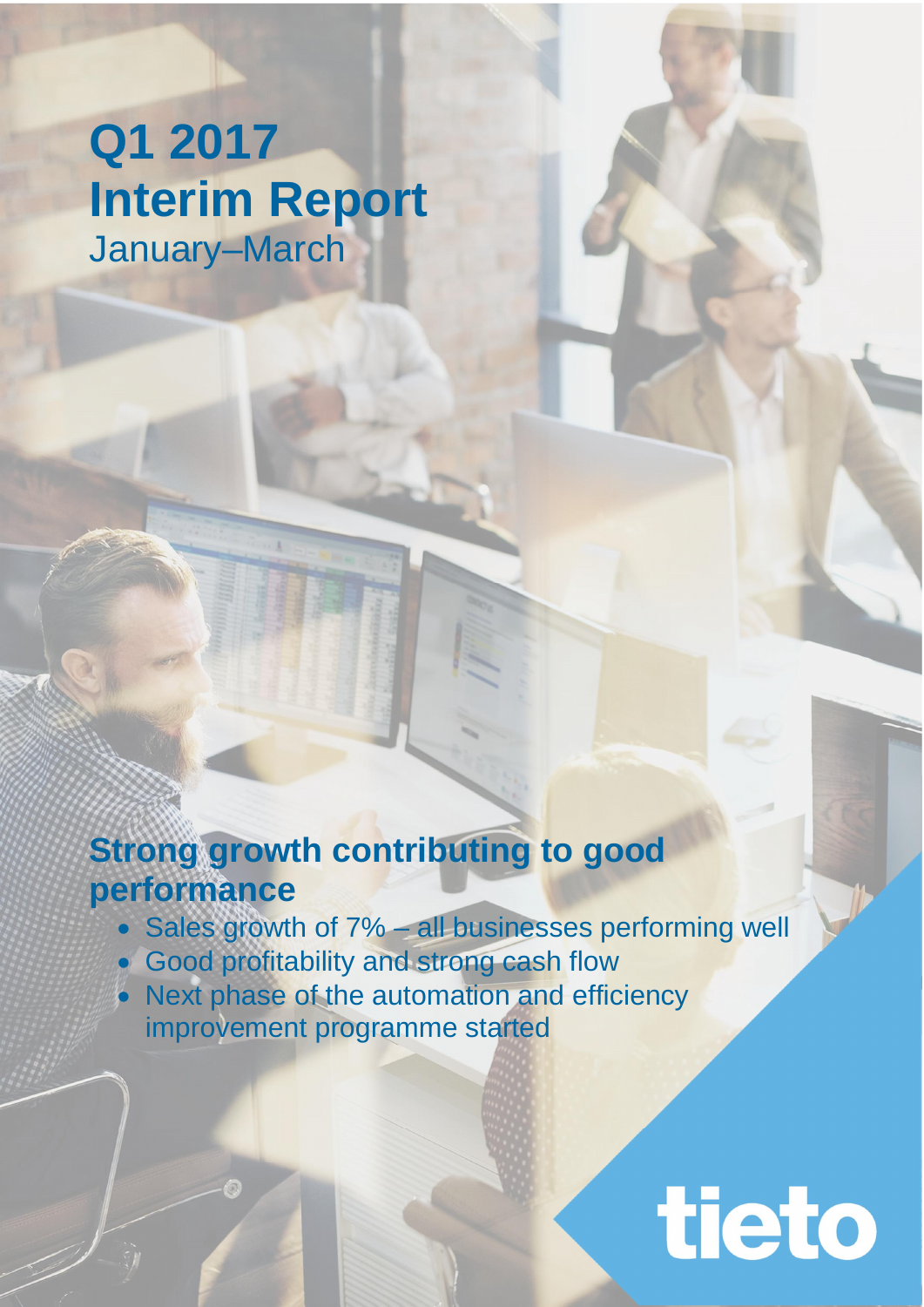## **Key figures for the first quarter**

#### **IT services**

- Sales growth totalled 6.8%, sales in local currencies up by 6.5%
- Adjusted operating profit amounted to EUR 31.1 (29.1) million, 8.6% (8.6) of sales

#### **The Group**

- Sales growth totalled 7.0%, sales in local currencies up by 6.9%
- Adjusted operating profit amounted to EUR 35.4 (31.5) million, 9.0% (8.6) of sales
- Order intake (Total Contract Value) at EUR 389 (325) million book-to-bill 1.0 (0.9)

M&A impact visible in the tables on page 8.

|                                                        | $1 - 3/2017$ | $1 - 3/2016$ |
|--------------------------------------------------------|--------------|--------------|
| Net sales, EUR million                                 | 393.2        | 367.5        |
| Change, %                                              | 7.0          | 0.5          |
| Change in local currencies, %                          | 6.9          | 1.4          |
| Operating profit (EBITA), EUR million                  | 25.6         | 31.6         |
| Operating margin (EBITA), %                            | 6.5          | 8.6          |
| Operating profit (EBIT), EUR million <sup>1)</sup>     | 21.9         | 28.3         |
| Operating margin (EBIT), %                             | 5.6          | 7.7          |
| Adjusted $(1)$ 2) operating profit (EBIT), EUR million | 35.4         | 31.5         |
| Adjusted $1)$ operating margin (EBIT), $%$             | 9.0          | 8.6          |
| Profit after taxes, EUR million                        | 15.7         | 21.5         |
| EPS, EUR                                               | 0.21         | 0.29         |
| Net cash flow from operations, EUR million             | 79.7         | 46.9         |
| Return on equity, 12-month rolling, %                  | 25.3         | 25.7         |
| Return on capital employed, 12-month rolling, %        | 25.8         | 27.2         |
| Capital expenditure, EUR million                       | 9.3          | 9.4          |
| Interest-bearing net debt, EUR million                 | 38.0         | $-21.3$      |
| Net debt/EBITDA                                        | 0.2          | $-0.1$       |
| Book-to-bill                                           | 1.0          | 0.9          |
| Order backlog                                          | 1864         | 1 907        |
| Personnel on 31 March                                  | 13 822       | 13 200       |

 $1)$  includes EUR 1.1 (0.7) million in amortization of acquisition-related intangible assets

<sup>2)</sup> adjusted for restructuring costs, capital gains/losses, goodwill impairment charges and other items (see page 12)

## **Full-year outlook for 2017 unchanged**

Tieto expects its adjusted<sup>1)</sup> full-year operating profit (EBIT) to increase from the previous year's level (EUR 152.2 million in 2016).

 $1)$  adjusted for restructuring costs, capital gains/losses, goodwill impairment charges and other items

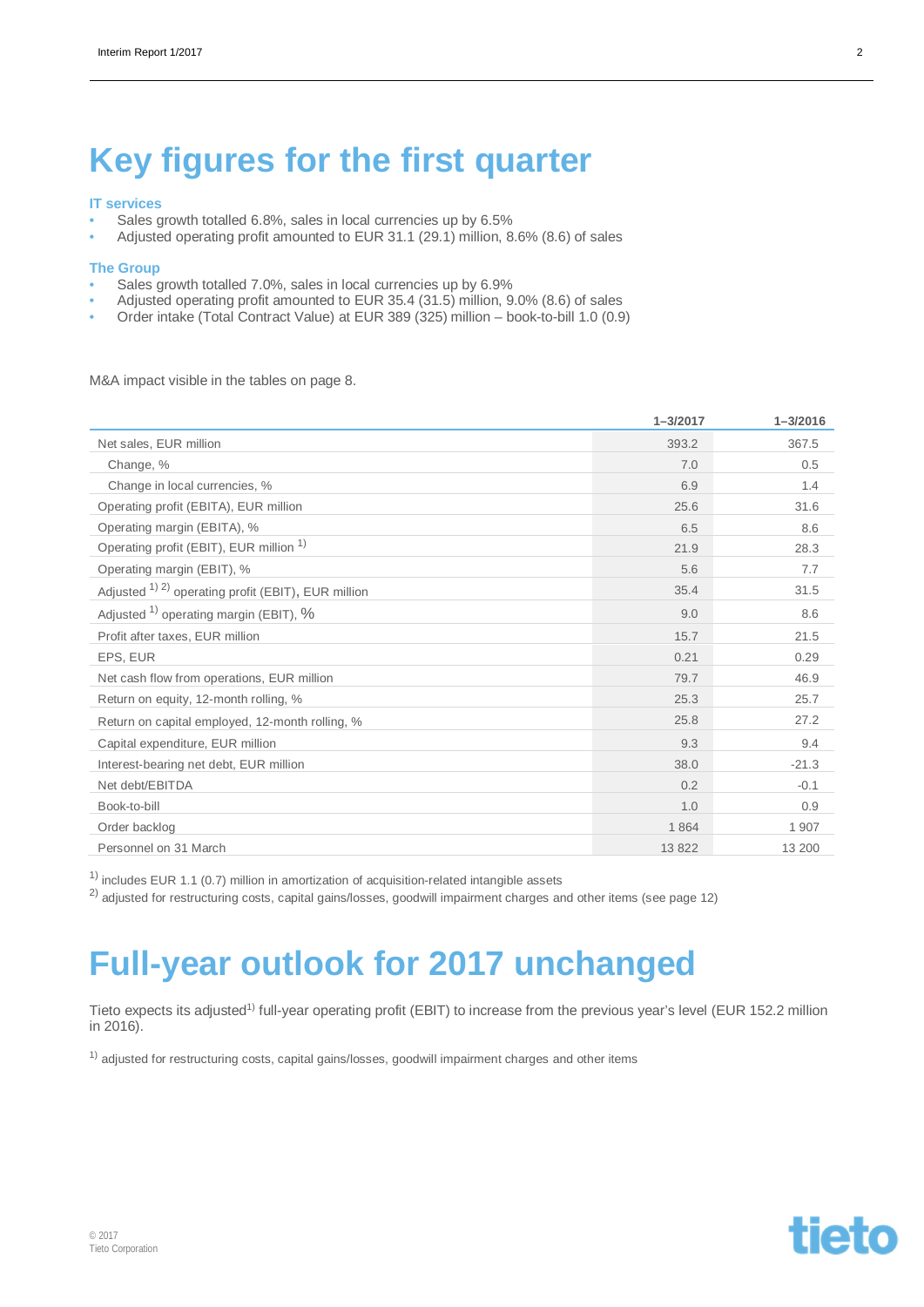## **CEO's comment**

#### Comment regarding the interim report by Kimmo Alkio, President and CEO:

"We had a strong start to the year with sales growth of 7% for the Group and improved profitability – all of our businesses performed solidly. During the first quarter, we were also able to increase our growth rate in Sweden to 10%. Our recent customer wins are encouraging as we have been able to expand our operations with new services across the Nordics.

Our investments, in terms of both new services and competencies, play a fundamental role in our long-term renewal. Given the global nature of our business, continued attention on innovation, competitiveness and efficiency remain important to our future success. During the first quarter, we continued to increase investments in Industry Solutions and started the next phase of our automation programme which is a key element in efficiency improvement. One of the highlights in our investment portfolio is the recently launched OneCloud, a highly competitive solution that allows customers to efficiently manage both private and public cloud services.

In 2017 Tieto is taking part in Finland's centennial celebration. We honour our Finnish heritage by activating a discussion on the impacts of technology on the future of work. As digitalization accelerates, learning as a lifestyle is increasingly important for both our employees and Tieto's competitiveness."

## **IT market development**

- The amount of data is growing exponentially and mastering this is one of the key success factors for enterprises. Future market leaders will increasingly have their management focus on leading the company and its people based on precise, intelligent and processed data and automated processes.
- Customers combine private and public cloud to enable business innovation and agility in a cost efficient way.

In 2017, the market is anticipated to grow by 2–3%. Emerging services are expected to experience double-digit growth and the decline in traditional services will continue. Sweden is expected to be the fastest-growing market with growth being driven by continued initiatives to improve user experience as well as outsourcing and cloud transformation. In Finland, the outlook has somewhat improved while the slow growth of the economy will continue to affect the IT services market.

Digitalization of customers' business – with a twofold agenda of growing revenue through innovation and reducing costs by improved efficiency – continues to drive IT market growth. Customer experience is one of the most important investment areas while at the same time enterprises put more focus on rebuilding their back-end business processes. In the near term, the new EU General Data Privacy Regulation, taking effect in May 2018 will have an impact on IT markets, opening new opportunities, for example, for Tieto's security and technology services.

Reflecting the accelerated need for customers to quickly roll out new services, the trend is to move application lifecycle management to solutions supporting automated end-to-end development and maintenance. These solutions enable faster-paced innovation and reduce the cost and time required for the process to launch new products and services.

To enhance business value, IT partners need to have strong industry and business insight, technology understanding and the ability to orchestrate new digital services for clients. In line with the changing requirements, SIAM (Service Integration and Management) adoption is accelerating. The SIAM market is moving from customer-managed integrations to a model where the extensive responsibility for integrations is shared by the customer and IT partners.

The cloud becomes the vital underpinning for digital transformation and customers are increasingly combining private and public cloud solutions to enable business innovation and agility in a cost-efficient way. It is estimated that currently around 20–25% of infrastructure services are represented by cloud, predominantly private, with public cloud as an option. Annual growth in the cloud services market is estimated to be around 30%.

Technologies such as the cloud, software robotics, artificial intelligence and blockchain will enable a new data-centric ecosystem where individuals are provided with personalized, predictive experiences. Artificial intelligence and machine learning are outcomes of the need to master the exponentially growing amount of data. The role of current service providers in multiple industries may radically change and the services they provide may be replaced by automated computer execution, ruled by a business network driven by new vendors. Companies can provide new innovative services and even reshape the existing markets and create new ones. New opportunities arise not only within industries but also in new ecosystems in the intersection of multiple industries, and consequently traditional industry boundaries will be blurred.

Co-creation with partners and customers is becoming more important in order to provide customers with best-ofbreed technologies. This trend is accelerated by increasing openness, as open APIs (application programming interface) and open data make collaborative innovation possible.

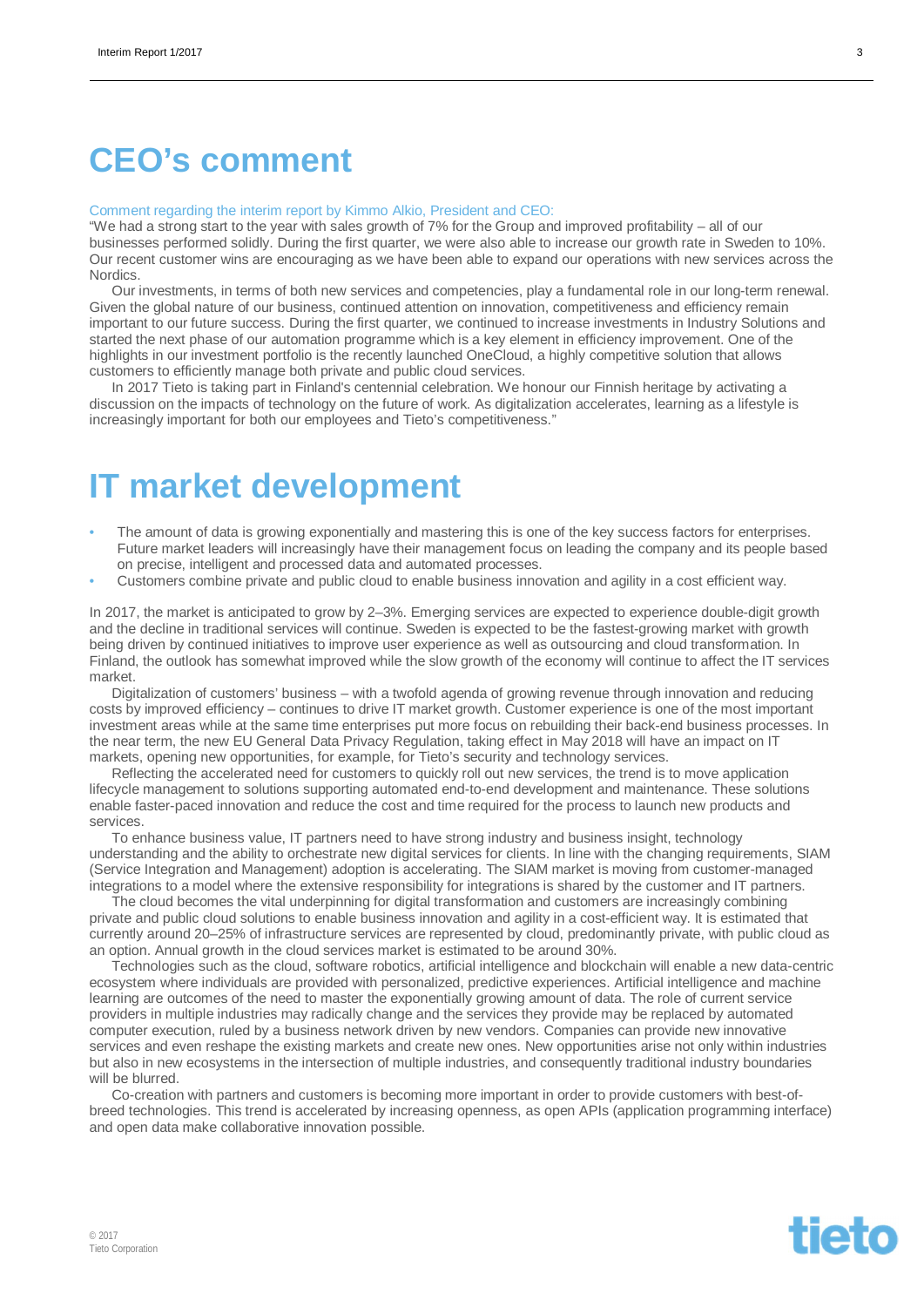In IT spending, emerging services are gaining ground while traditional services, such as infrastructure services, are seen as a source of cost reductions. Going forward, IT service providers will continue their investments in service delivery standardization, automation and productivity improvements.

#### **Industry sector drivers**

- In the financial services sector, the market continues to be active with many large transformation programmes ongoing and planned. After a period of longer decision cycles, demand is picking up in both the Nordic countries and global banking markets. At the same time, new smaller players are driving faster transformation with sharper customer value and simplified operations. While the outsourcing market remains active, the market is driven by a combination of digital transformation and core system modernization as well as regulation. Regulatory changes such as PSD2 (Payment Services Directive) and GDPR (General Data Protection Regulation) are opening up new opportunities for Tieto within Financial Services. There is growing interest in business process outsourcing and software as a service delivered on secure cloud platforms. The market in the Finnish pension segment is active due to the pension legislation reform in 2017.
- In the public sector, the digitalization of services and processes will continue with a focus on cost reductions and citizen-centric services. There is also healthy demand for solutions such as digitalized learning and planning for the education segment. In Finland, Tieto is actively participating in the Government development programme in order to facilitate digitalization in the public sector. Demand for consultancy services has remained strong in Sweden.
- In the healthcare and welfare sector, the digitalization trend will continue to support easier and faster access to healthcare for citizens and compensate for the anticipated shortage of care workers. In Sweden and Norway, plans to further develop electronic health records are in progress. In Finland, it is anticipated that the ongoing healthcare and welfare reform will provide growth opportunities. The related proposals are being submitted in the spring. During the current year, customers will focus on smaller modernization activities.
- In the manufacturing, forest and paper sector, there is a strong digitalization trend and clients are seeking new business and service models to ensure steady revenues, often based on Industry 4.0/Internet of Things. Preventive maintenance is driving digitalization in the manufacturing sector and customer experience can be seen as a strong driver, especially in the forest sector. The core process renewals for improved efficiency are moving towards cloudenabled ERP solutions. The market for consulting and business transformation is active and there is good demand for a Hackathon approach to innovatíon.
- In the retail and logistics sector, enterprises are investing in more advanced solutions to be able to provide a unified customer experience in all interaction across different touchpoints, including brick and mortar. In addition to consultancy and implementation capabilities to renew eCommerce platforms, demand for improving mobile tools for service personnel has remained good. Along with the omnichannel transformation, enterprises need to tightly integrate their customer interface solutions with their core supply chain solutions and seamless mobile payments. In addition, B2B enterprises are expanding from transactional digital services to enhanced user experience.
- In the energy utility sector, differentiation is increasingly based on improved customer interaction. Furthermore, a strong focus on efficiency due to low energy prices continues. As a result, there is interest in investing in customer experience management and modern software-based systems. In the oil & gas market, investment levels have remained low and the focus in the entire industry is still on lower cost.
- The media sector is continuing to undergo a huge change with increased deployment of digital services. Advertising is one of the main sources for revenue and related solutions are being renewed. While there are opportunities related to renewal and automation of sales processes, price pressure is high as many companies need to reduce costs.
- In the telecom sector, demand for IT services is driven by modernization of existing legacy systems as well as transformation towards new platforms that create additional business value. Customers are increasingly utilizing agile development methodologies to quickly launch and manage new services. The regulatory requirements in the EU are creating a positive business environment for service providers.



**tieto**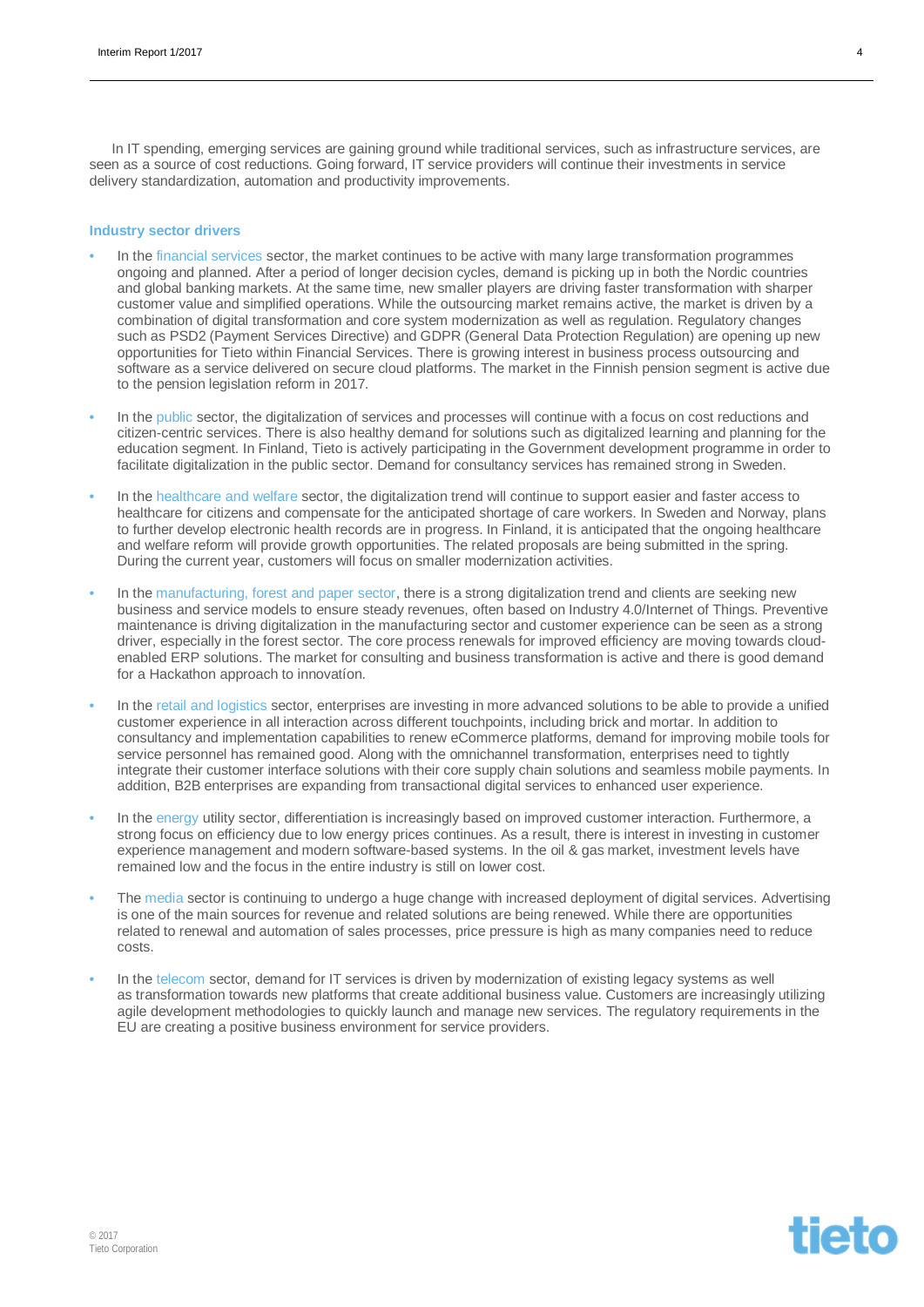## **Strategy implementation**

In its strategy, launched in 2016, Tieto aims to address its customers' dual agenda: to run their existing businesses efficiently while innovating new services. Tieto will enhance its competitiveness and growth through three strategic choices:

- Services to accelerate customer value
- Nordic leadership and international expansion
- Active participation in open ecosystems and co-innovation.

Focusing on Nordic enterprises and the public sector, Tieto seeks to grow by further increasing its market share in the Nordics. Growth will also be supported by international expansion of selected industry solutions that have proven to be effective in current markets.

Tieto continues to drive shareholder returns above industry average. Positive financial development and attractive dividend policy are expected to continue while the company increases its investments to support innovation and growth.

#### **Growth businesses**

Tieto is seeking to grow faster than the market in the long term. The company aims to accelerate customer value with end-to-end industry solutions and active modernization of customers' technology landscapes. Additionally, new datadriven businesses help Tieto and its customers to capture the opportunities provided by the data-driven economy.

Tieto drives scale and repeatability through investments in software businesses, including start-up businesses with exponential growth. Industry solutions based on leading industry-specific software products, system integration capabilities and partnerships form the basis for Tieto's differentiation.

Growth will be based on a strong solution foundation built on a dynamic portfolio with selected high-growth industry solutions and high-growth services. The company has increased invesments mainly in the following high-growth businesses during the past two years:

- Selected high-growth industry solutions with annual sales of around EUR 320 million in 2016
	- Lifecare (Healthcare and welfare)
	- Case management solution (Public sector)
	- Banking solutions (Financial services)
	- Payments (Financial services)

• Data-Driven Businesses – started in July 2016 and reported within selected industry solutions

- Selected high-growth services with annual sales of around EUR 160 million in 2016
	- Cloud services
	- Customer Experience Management
	- Security Services.

In the first quarter, sales of the high-growth businesses amounted to around EUR 130 million and the increase totalled 13%, comprising growth of 12% in the selected industry solutions and 15% in selected high-growth services.

Tieto's start-ups, Security Services and Customer Experience Management, were the strongest growing businesses. Security Services has continued to enhance its resources in all core countries to drive scale. Security Services' portfolio, including both own software and integration of third-party products, provides customers with end-to-end asset visibility and protection with simplicity. First-quarter growth was 28% due to the increase in companies' interest in protecting their assets and increasing compliancy needs across different verticals. In Customer Experience Management (CEM), the customer focus has been on the development of omni-channel capabilities as well as agile customer-driven solutions enhancing personalized user experiences based on data and intelligence. CEM posted growth of 36% in the first quarter with Sweden posting strongest growth.

Cloud services with first OneCloud wins posted growth of 11%. OneCloud, launched in late 2016, is a dynamic solution that enables customers to efficiently manage multiple cloud services through one platform.

Data-Driven Businesses have started to generate and deploy data-driven ideas together with customers and the Nordic start-up ecosystem. Tieto's platform including technologies, processes and partners has been established according to plan and a few cases have already advanced into the commercialization phase. New cases, such as Intelligent Building, Industrial Equipment and Tieto's data-driven solution in the healthcare and welfare sector, have been well received in the market. The healthcare and welfare solution drives personalized and efficient healthcare and health management by maximizing the wellbeing of individuals while reducing the costs of public health and social care operations. In addition, the number of cases in the innovation or incubation stage is currently well above ten and is continuing to grow. In the next phase, the focus will be on acceleration and scale.

#### **Performance drivers 2017**

Tieto will continue its actions to drive competitiveness and to enable continued investments in innovation and growth. In IT services, Tieto aims to grow faster than the market during the year. In 2016, Tieto completed the acquisition of Emric,

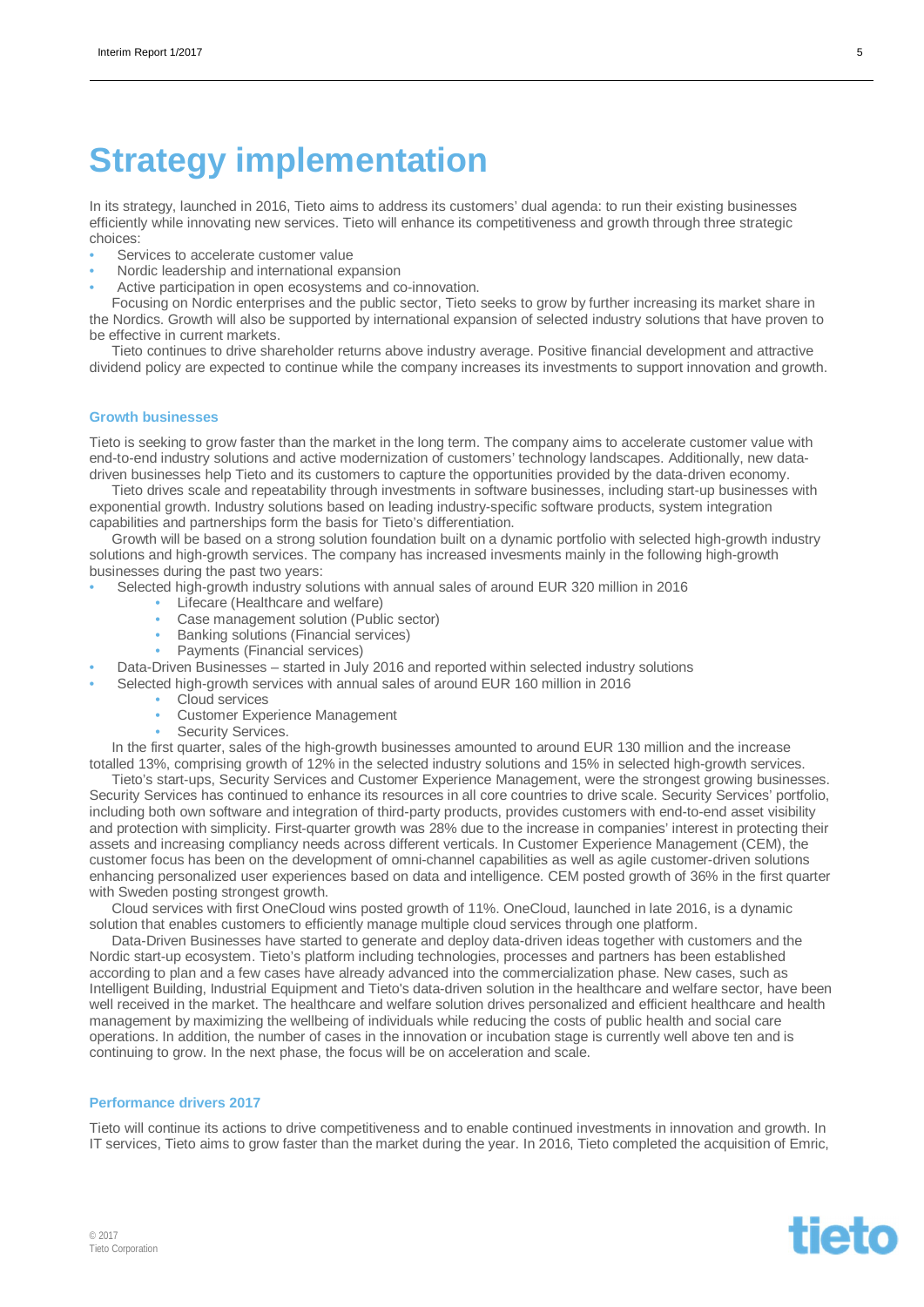the Nordic market leader in software and services for credit processing, which will also affect sales in 2017. Emric's annual sales amount to around EUR 20 million, of which around EUR 7 million was visible in 2016.

- In addition to sales growth, performance is affected by
- offering development
- recruitments in new service areas and related competence development
- automation and industrialization in service deliveries
- salary inflation.

Tieto increased its investments in high-growth businesses in 2016, which will result in a slight negative carry over effect in the first half of 2017 while automation is expected to support second-half profit improvement.

The company will continue to renew and strengthen its service and solution portfolio in promising growth areas during the year with a special focus on high-growth industry solutions. Offering development costs in 2017 are anticipated to remain at the 2016 level (EUR 75 million in 2016) and close to 5% of Group sales. In the first quarter, offering development costs were up by around EUR 2 million.

During 2016, Tieto added around 800 new competences in IT services and recruitments continued in 2017. In the first quarter, net recruitments amounted to over 100. As part of its long-term renewal and the need to increase productivity and price competitiveness, Tieto launched the next phase of its automation programme and in January 2017 initiated actions to optimize its productivity and cost structure globally. Redundancies implemented towards the end of the first quarter amounted to around 210, of which around half in Finland. In Finland, personnel negotiations concluded in March will result altogether in a maximum of 178 redundancies and more than 35 temporary layoffs, of which large portion in the second quarter. Actions in other countries include reductions in both onshore countries, of which the largest share will be implemented in Sweden, and offshore locations. The company expects that the actions altogether will result in annualized gross savings of close to EUR 40 million. It is estimated that over EUR 20 million in savings will affect the cost base for 2017, mainly in the second half. Around half of the total redundancies are expected to affect the Technology Services and Modernization service line.

Salary inflation is anticipated to amount to around EUR 20 million in 2017.

In 2017 overall, Tieto's restructuring needs will be based on automation, other productivity improvements and the need to align the company's competence base with market demand. Tieto currently estimates that its full-year restructuring costs in 2017 will represent 1–2% of Group sales.

Capital expenditure (CAPEX) is anticipated to remain below 4% of Group sales.

## **Financial performance in January–March**

First-quarter net sales increased by 7.0% to EUR 393.2 (367.5) million, growth of 6.9% in local currencies. Growth was supported by the number of working days, up by more than two days compared with the corresponding quarter of 2016 due to the timing of Easter. In IT services, net sales were up by 6.8%, in local currencies up by 6.5%. In Product Development Services, sales increased by 9.5%. The acquisitions added EUR 5 million in sales, affecting Industry Solutions. Currency fluctuations had a positive impact of EUR 1 million on sales, mainly due to the stronger Norwegian Krona.

First-quarter operating profit (EBIT) amounted to EUR 21.9 (28.3) million, representing a margin of 5.6% (7.7). Operating profit was strained by restructuring costs related to the automation and efficiency improvement programme initiated during the quarter. Adjusted<sup>1)</sup> operating profit stood at EUR 35.4 (31.5) million, or 9.0% (8.6) of net sales. Further details on first-quarter adjustments are available in a table on page 12.

Profitability was supported by strong growth whereas improvement was curbed by salary inflation of around EUR 4 million and a EUR 2 million increase in offering development. Additionally, recruitments in support of growth businesses affected profitability. The positive impact of the efficiency improvement programme will start to gradually affect the cost base during the second quarter.

Depreciation and amortization amounted to EUR 13.7 (13.3) million, including EUR 1.1 (0.7) million in amortization of acquisition-related intangible assets. Net financial expenses stood at EUR 1.0 (0.6) million in the first quarter. Net interest expenses were EUR 0.5 (0.6) million and net losses from foreign exchange transactions EUR 0.2 (gain 0.2) million. Other financial income and expenses amounted to EUR -0.3 (-0.2) million.

Earnings per share (EPS) totalled EUR 0.21 (0.29). Adjusted<sup>1)</sup> earnings per share amounted to EUR 0.36 (0.33).

 $1)$  adjusted for restructuring costs, capital gains/losses, goodwill impairment charges and other items

# **tieto**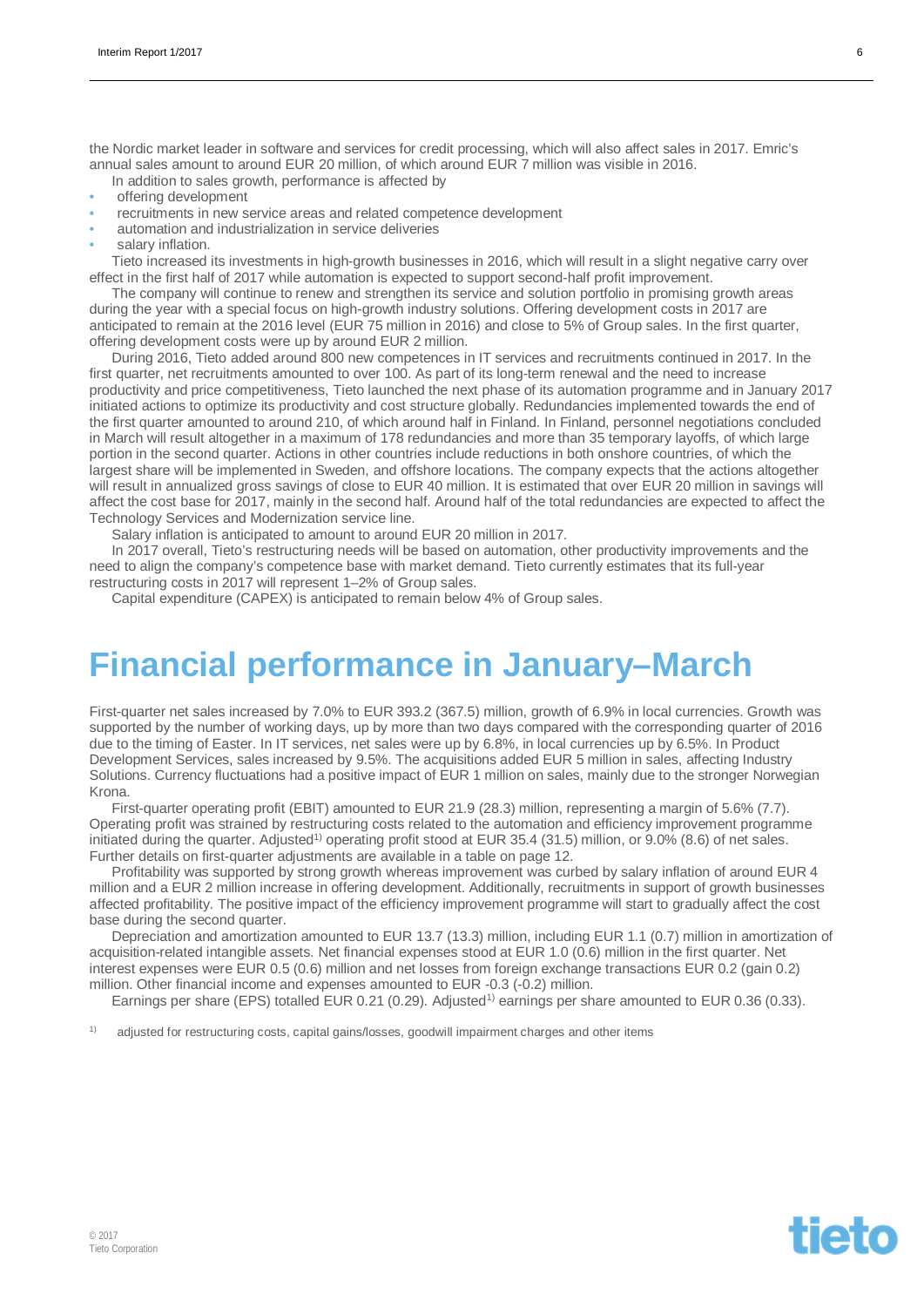### **Financial performance by service line**

| <b>EUR million</b>                      | <b>Customer</b><br>sales<br>$1 - 3/2017$ | <b>Customer</b><br>sales<br>$1 - 3/2016$ | Change,<br>$\%$ | Operating<br>profit<br>$1 - 3/2017$ | <b>Operating</b><br>profit<br>$1 - 3/2016$ |
|-----------------------------------------|------------------------------------------|------------------------------------------|-----------------|-------------------------------------|--------------------------------------------|
| Technology Services and Modernization   | 198                                      | 190                                      | 4               | 14.5                                | 17.7                                       |
| Business Consulting and Implementation  | 39                                       | 35                                       | 13              | 2.2                                 | 1.1                                        |
| <b>Industry Solutions</b>               | 125                                      | 113                                      | 10              | 6.3                                 | 11.5                                       |
| <b>Product Development Services</b>     | 32                                       | 29                                       | 10              | 4.2                                 | 2.6                                        |
| Support Functions and Global Management |                                          |                                          |                 | $-5.3$                              | $-4.6$                                     |
| Total                                   | 393                                      | 367                                      |                 | 21.9                                | 28.3                                       |

### **Operating margin by service line**

| $\%$                                         | Operating<br>margin<br>$1 - 3/2017$ | Operating<br>margin<br>$1 - 3/2016$ | Adjusted <sup>1)</sup><br>operating<br>margin<br>$1 - 3/2017$ | Adjusted <sup>1)</sup><br>operating<br>margin<br>$1 - 3/2016$ |
|----------------------------------------------|-------------------------------------|-------------------------------------|---------------------------------------------------------------|---------------------------------------------------------------|
| <b>Technology Services and Modernization</b> | 7.3                                 | 9.4                                 | 10.9                                                          | 10.2                                                          |
| Business Consulting and Implementation       | 5.7                                 | 3.2                                 | 7.1                                                           | 3.7                                                           |
| <b>Industry Solutions</b>                    | 5.0                                 | 10.1                                | 8.0                                                           | 10.4                                                          |
| <b>Product Development Services</b>          | 13.1                                | 9.0                                 | 13.6                                                          | 8.4                                                           |
| <b>Total</b>                                 | 5.6                                 | 7.7                                 | 9.0                                                           | 8.6                                                           |

 $<sup>1</sup>$  adjusted for restructuring costs, capital gains/losses, goodwill impairment charges and other items</sup>

For a comprehensive set of service line and industry group figures, see the tables section.

In Technology Services and Modernization, widespread growth was attributable to both strong volume development in existing agreements and new contracts. Cloud services' sales of around EUR 36 million were up by 11%. Currently, Value Networks, our solution for the management of financial value chain, which was transferred to Technology Services and Modernization in connection with the operating structure change, is included in sales for cloud services. Sales of traditional services' were slightly up, partly due to the impact of the greater number of working days compared with the previous year's corresponding quarter, which was visible mainly in application services. Service standardization and automation continues, reflecting the shift from traditional services to emerging services. The measures to ensure continued competitiveness will contribute to the operating margin in 2017, mainly in the second half, while they did not have any impact in the first quarter. The second-quarter adjusted operating margin is expected to be at the level of the corresponding quarter of 2016.

In Business Consulting and Implementation, increased demand in consulting across all industry groups as well as strong growth in Customer Experience Management were the largest contributors to sales growth. Additionally, the higher number of working days contributed to growth. Operating profit was attributable to sales growth coupled with improved utilization rates and the somewhat lower level of offering development costs. Adjusted operating margin is expected to remain at improved levels also in the second quarter.

In Industry Solutions, sales were up 10%, as the acquisition of Emric supported the sales of Financial Services. Organically, growth was strongest in the Public, Healthcare and Welfare segment, with sales increasing by 8%. Lifecare, Tieto's solution for the healthcare and welfare sector, posted growth of 7%. While operational efficiency has improved, adjusted operating profit was down from the previous year's level due to investments in growth businesses. The investments comprise an increase of around EUR 4 million in offering development costs, including new data-driven businesses, and recruitments during the past year. The second-quarter adjusted operating margin is expected to remain at or above the level of the corresponding quarter of 2016.

In Product Development Services (PDS), sales growth was attributable to strong volume development with the largest key customers. Development remained strong especially in the Radio area, in which Tieto has increased its resources in offshore locations to meet demand. Additionally, the higher number of working days contributed to both growth and

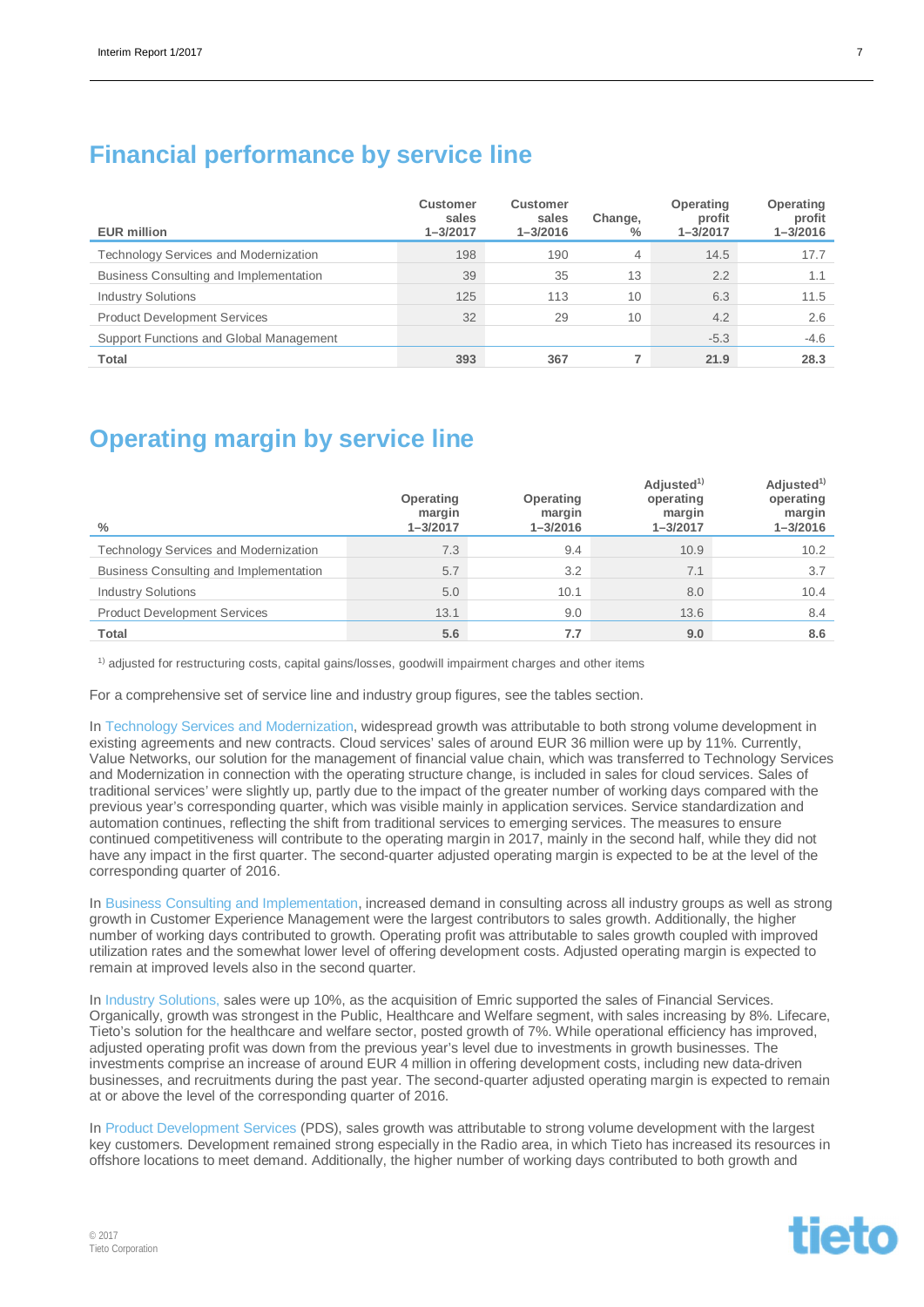profitability. First-quarter operating margin improved clearly due to the high utilization rate and efficient, lean operations. In the second quarter, adjusted operating margin is anticipated to be close to normalized levels.

### **Customer sales by industry group**

| <b>EUR million</b>                  | <b>Customer sales</b><br>$1 - 3/2017$ | <b>Customer sales</b><br>$1 - 3/2016$ | Change, % |
|-------------------------------------|---------------------------------------|---------------------------------------|-----------|
| <b>Financial Services</b>           | 96                                    | 88                                    |           |
| Public, Healthcare and Welfare      | 128                                   | 118                                   |           |
| Industrial and Consumer Services    | 138                                   | 132                                   | 5         |
| <b>IT</b> services                  | 361                                   | 338                                   |           |
| <b>Product Development Services</b> | 32                                    | 29                                    | 10        |
| Total                               | 393                                   | 367                                   |           |

In Financial Services, the acquisition of Emric had a positive impact of EUR 5 million on sales, and volumes with the largest customers continued to rise. New projects driving IT efficiency and digital services, especially in Finland, were the main contributor to first-quarter organic growth.

In Public, Healthcare and Welfare, sales were up by 8%. Growth was healthy across all business logics with Finland being the strongest market. Growth in Finland was supported by the active market, with several digitalization initiatives and transition projects in infrastructure services.

In Industrial and Consumer Services, sales growth of 5% was driven by both new agreements won during 2016 and volume increase in existing agreements. Industrial and Consumer Services saw positive development in both the energy and telecom sector.

## **M&A impact in January–March**

In IT services, first-quarter organic growth in local currencies was 5.0%. At Group level, first-quarter sales in local currencies were organically up by 5.5%. Acquisitions added EUR 5 million in sales, affecting Industry Solutions.

### **M&A impact by service line**

|                                              | Growth, %<br>(in local currencies)<br>$1 - 3/2017$ | Organic growth, %<br>(in local currencies)<br>$1 - 3/2017$ |
|----------------------------------------------|----------------------------------------------------|------------------------------------------------------------|
| <b>Technology Services and Modernization</b> | 4.6                                                | 4.6                                                        |
| Business Consulting and Implementation       | 13.1                                               | 13.1                                                       |
| <b>Industry Solutions</b>                    | 8.3                                                | 3.8                                                        |
| <b>IT</b> services                           | 6.5                                                | 5.0                                                        |
| <b>Product Development Services</b>          | 11.1                                               | 11.1                                                       |
| <b>Total</b>                                 | 6.9                                                | 5.5                                                        |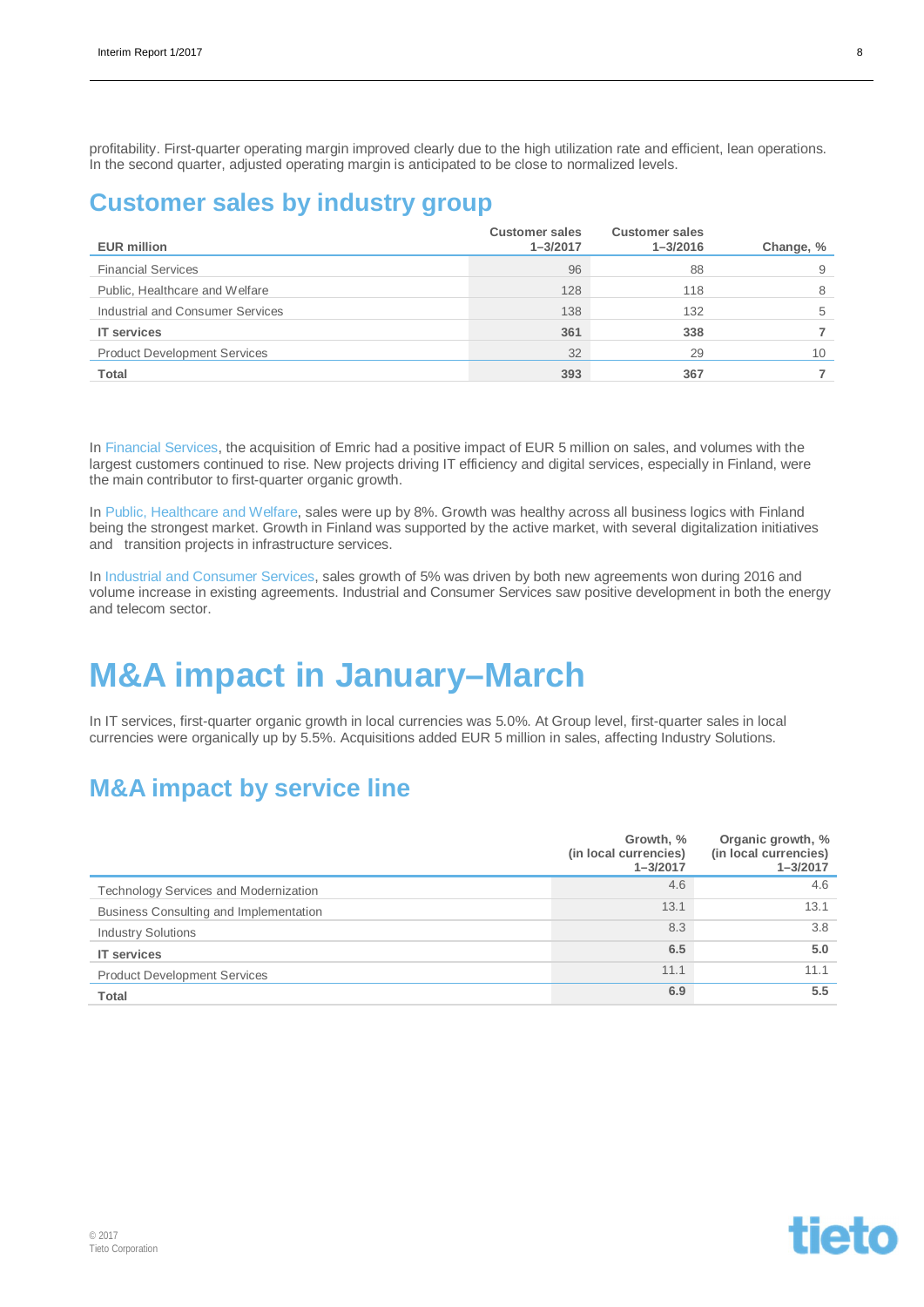### **M&A impact by industry group**

|                                     | Growth, %<br>(in local currencies)<br>$1 - 3/2017$ | Organic growth, %<br>(in local currencies)<br>$1 - 3/2017$ |
|-------------------------------------|----------------------------------------------------|------------------------------------------------------------|
| <b>Financial Services</b>           | 8.0                                                | 2.9                                                        |
| Public, Healthcare and Welfare      | 7.9                                                | 7.9                                                        |
| Industrial and Consumer Services    | 3.9                                                | 3.6                                                        |
| <b>IT</b> services                  | 6.5                                                | 5.0                                                        |
| <b>Product Development Services</b> | 11.1                                               | 11.1                                                       |
| <b>Total</b>                        | 6.9                                                | 5.5                                                        |

## **Cash flow, financing and investments**

First-quarter net cash flow from operations amounted to EUR 79.7 (46.9) million, including the decrease of EUR 47.2 (17.8) million in net working capital. The decrease in net working capital is mainly attributable to the decline in accounts receivable and received advance payments, typically materializing in the first quarter. Accounts receivable was at a high level at the start of the period as the due date at the turn of the year transferred a substantial amount of cash flow to the first week of 2017. Payments for restructuring amounted to EUR 4.7 (7.8) million.

Tax payments were EUR 6.4 (16.4 including a EUR 6.0 million payment based on the transfer pricing audit for tax years 2009–2013 in Finland) million in the first quarter.

Capital expenditure totalled EUR 9.3 (9.4) million, of which paid EUR 9.3 (9.4) million. Capital expenditure represented 2.4% (2.6) of net sales and was mainly related to data centres. Net payments for acquisitions totalled EUR 0.4 (1.4) million.

The equity ratio was 39.2% (38.9). Gearing increased to 9.5% (-5.3). Interest-bearing net debt totalled EUR 38.0 (- 21.3) million, including EUR 115.5 (124.8) million in interest-bearing debt, EUR 5.2 (6.4) million in finance lease liabilities, EUR 5.1 (7.4) million in finance lease receivables, EUR 0.7 (0.5) million in other interest-bearing receivables and EUR 76.9 (144.6) million in cash and cash equivalents.

The EUR 100 million bond matures in May 2019 and it carries a coupon of fixed annual interest of 2.875%. Interestbearing long-term loans amounted to EUR 104.0 million at the end of March. Interest-bearing short-term loans amounted to EUR 16.7 million, mainly related to joint venture cash pool balances. The syndicated revolving credit facility of EUR 150 million maturing in May 2020 was not in use at the end of March.

## **Order backlog**

Total Contract Value (TCV) amounted to EUR 389 (325) million in the first quarter. First-quarter book-to-bill stood at 1.0 (0.9). The total value, including the part beyond the notice period, is included in the TCV.

The order backlog amounted to EUR 1 864 (1 907) million. Of the backlog, 43% (42) is expected to be invoiced during the current year.

## **Major agreements in January–March**

During the first three months, Tieto signed a number of new agreements with customers across all the industry groups. However, according to the terms and conditions of these agreements, Tieto is not able to disclose most of the contracts.

In January, a collaboration group of Norwegian municipalities (DGI) selected Tieto as its supplier of a new delivery platform for the six owner municipalities. The main objective of the agreement is to create the foundation to meet future needs by digitalizing citizen services, streamlining processes, and ensuring round-the-clock administration and flexible access for citizens. The agreement has a value of approximately EUR 22 million over four years with an option for an additional four years.

In January, Tieto signed an agreement to digitalize Region Blekinge's document and case management system with a new cloud-based service, Public 360°. The digitalization will result in faster, more efficient and more flexible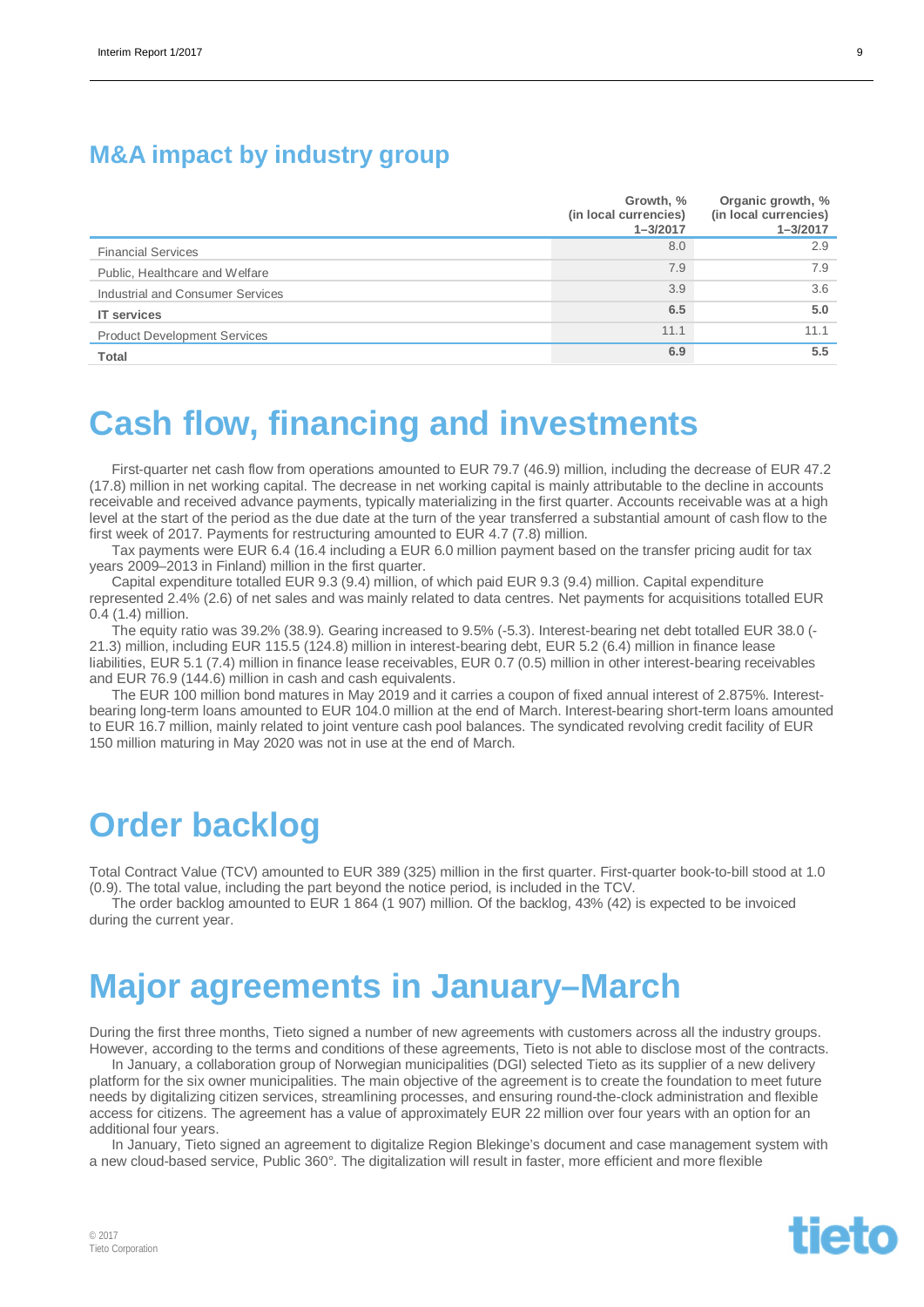information management and will pave the way for Region Blekinge's integration into the Blekinge County Council in 2019.

In January, Tieto took over the full responsibility for the next development phase of the e-commerce and omnichannel operations solution of Granngården, a major retail chain in Sweden. With this new solution, Granngården aims to develop their customer experience and to lay the basis for online revenue growth and seamless omnichannel experience.

In February, Tieto signed an outsourcing agreement with the municipality of Järfälla in the Stockholm region. The purpose is to provide future-proof application and IT services that will ensure a smooth digital transition and make everyday life for citizens easier. The contract is initially for four years, including two extension options for a total period of up to eight years, with a value of approximately EUR 14 million.

In February, Tieto signed a four-year deal with Swedish engineering and consultancy firm ÅF to modernize the company's IT infrastructure around the world. The contract extends Tieto's strategic partnership with ÅF and will help the firm pursue its aggressive growth targets with the help of cutting-edge cloud services and workplace solutions. Tieto will upgrade ÅF's IT infrastructure in offices across six different service areas, including Server and Storage through Tieto OneCloud.

In February, the Finnish Prime Minister's Office, Government ICT Centre (Valtori) and Tieto signed an agreement to digitalize case and document management within the ministries and governmental agencies in Finland. The assignment is one of the most significant digitalization projects in the country, supporting the nationwide transformation of central government administration. The agreement with Tieto is valid to the year 2020 and is intended to enable a gradual transition toward digital management of everything from case and document processes to electronic archiving.

In March, Apoteket Group, a state-owned pharmaceuticals retailer in Sweden, extended their current Application Service Management contract with Tieto for an additional period of three years. The agreement provides Apoteket with a cost-effective solution combined with high availability to applications. The contract has an estimated value of EUR 4 million.

In March, Tieto signed an outsourcing agreement with Folksam, an insurance company in Sweden. Folksam and Tieto continue to develop their partnership with this outsourcing agreement under which Tieto takes over the responsibility for Folksam's IT operations in Östersund, Sweden. Based on the agreement, Folksam IT operations' employees in Östersund will be offered employment at Tieto. This will further strengthen Tieto's position in the Swedish market and will add valuable expertise in application management and consulting services.

In March, HSB and Tieto concluded a new three-year agreement on infrastructure services with an estimated contract value of EUR 7.8 million. HSB, the largest Swedish housing cooperative, was looking for an IT partner to help the organization build a coordinated IT infrastructure for its affiliated regional associations. Tieto's solution, based on SPOC Service Desk, OneCloud services, network services, application operations and customized infrastructure services, facilitates collaboration based on flexible standards while achieving a 30% reduction in costs for IT operations in a pay-as-you-use model.

In March, Tieto signed a five-year contract with Outokumpu whereby Tieto will supply Outokumpu with next generation infrastructure services. Tieto provides Outokumpu with multi-cloud capabilities based on its OneCloud solution, a combination of public and private cloud capacity platforms with a unified service experience. With Tieto's solution, Outokumpu enhances its competitiveness by improving operational efficiency through global standardization and decreased time-to-market.

## **Personnel**

The number of full-time employees amounted to 13 822 (13 200) at the end of March. The number of full-time employees in the global delivery centres totalled 6 722 (6 159), or 48.6% (46.7) of all personnel.

In the first quarter, the number of full-time employees was down by a net amount of around 50. In IT services, the number of employees decreased by close to 150, including around 250 redundancies and over 100 recruitments (net). Additionally, Product Development Services recruited close to 100 employees, mainly in offshore locations.

The 12-month rolling employee turnover stood at 10.7% (9.7) at the end of March.

Salary inflation is expected to remain at around 3% on average in 2017. In offshore countries, salary inflation is clearly above the average. In Finland, Tieto reached an agreement on the national Competitiveness Pact, effective 13 January 2017. Based on the agreement, annual working time will increase by around two working days in Finland.

## **Annual General Meeting**

Tieto's Annual General Meeting held on 23 March approved the financial statements for 2016, decided to distribute a dividend of EUR 1.37 per share (ordinary dividend of EUR 1.15 and additional dividend of EUR 0.22) and discharge the company's officers from liability for the financial year 2016. The meeting decided that the Board of Directors shall consist of eight members and re-elected the Board's current members Kurt Jofs, Johanna Lamminen, Harri-Pekka Kaukonen,

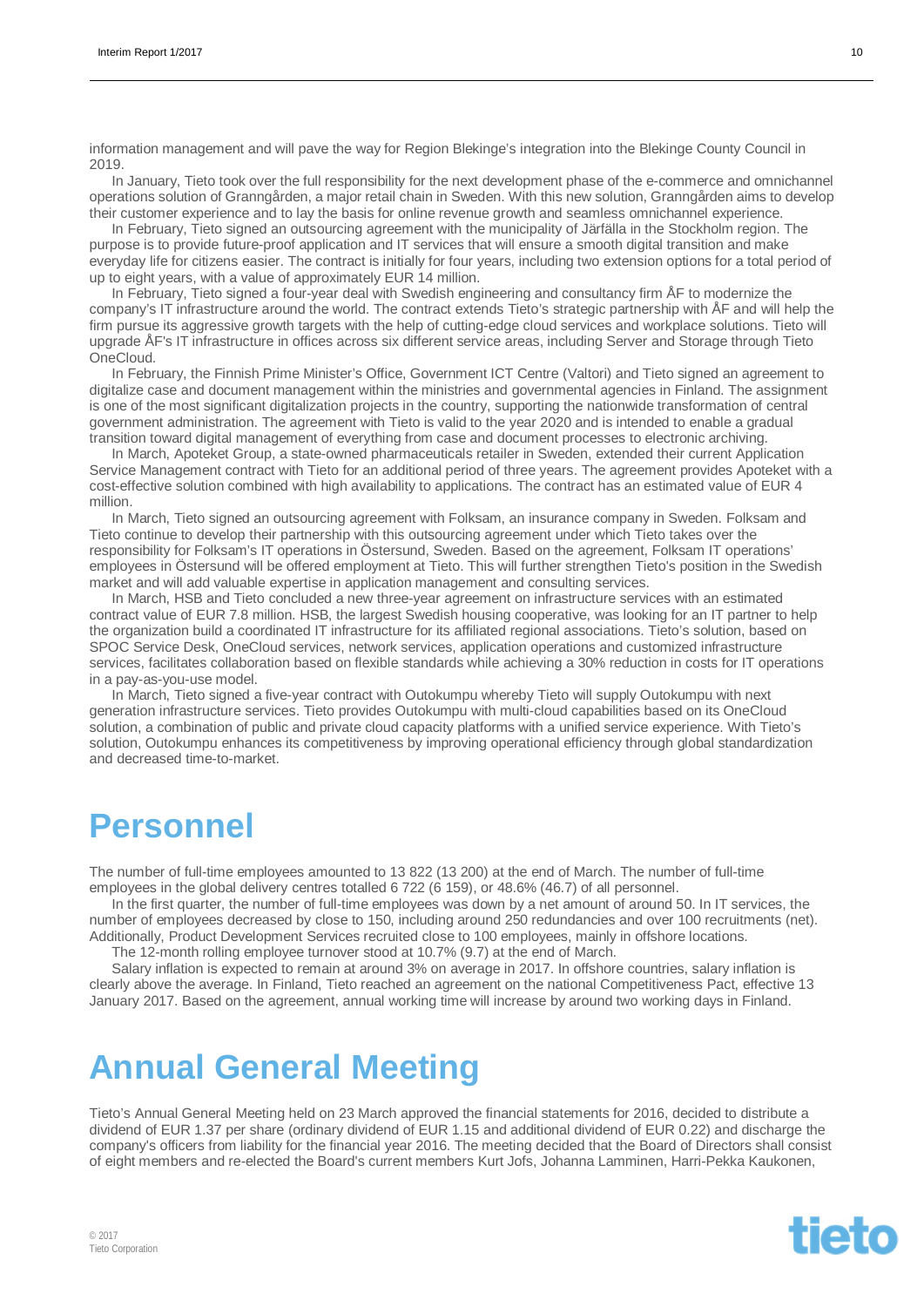Sari Pajari, Endre Rangnes and Jonas Synnergren. Timo Ahopelto and Jonas Wiström were elected as new members. Kurt Jofs was elected as the Chairman of the Board of Directors.

Markku Pohjola and Lars Wollung, previously members of the Board of Directors, informed Tieto that they are not available for re-election. Wollung was proposed as a new member of Nordea's Board of Directors. To comply with the regulation on the maximum number of Board assignments, he decided to leave his position in Tieto Corporation and resigned from the Board of Directors as of 1 March 2017.

## **Shares**

The number of Tieto shares amounted to 74 109 252 at the end of March. On 31 March, Tieto's holding amounted to a total of 386 127 own shares, representing 0.5% of the total number of shares and voting rights.

Additional information regarding shares and shareholders is available at www.tieto.com/investors/shares.

## **Near-term risks and uncertainties**

Consolidated net sales and profitability are sensitive to volatility in exchange rates, especially that of the Swedish Krona and Norwegian Krona. Sales to Sweden and Norway represent close to half of the Group's sales. Further details on management of currency risks are provided in the Financial Statements and on currency impacts at www.tieto.com/currency-impact.

Tieto's ambition to drive customer transformation also poses a risk of lower prices in existing services while it is also anticipated to expand the company's sales opportunities. At the same time, new disruptive technologies, such as cloud computing, drive customer demand towards standardized and less labour-intensive solutions. These changes might result in the need for continuous restructuring and the need to recruit new competences. That may lead to temporarily overlapping personnel costs and uncertainty among personnel.

The company's development is relatively sensitive to changes in the demand from large customers as Tieto's top 10 customers currently account for 31% of its net sales with customer concentration in Product Development Services being highest in the company. However, the share has decreased by several percentage points during the past years.

As is typical of Product Development Services, visibility is limited due to the short order backlog. Overall, volatility in the operating environment might lead to potential goodwill impairments also going forward.

Typical risks faced by the IT service industry involve additional technology licence fees, the quality of deliveries and related project overruns. The transition related to the automation programme, increasing use of global delivery centres as well as the ongoing organizational change pose risks of project losses and penalties.

Economic growth might be affected by recent uncertainty, for example, related to Brexit and the general political situation. The direct impact on Tieto is anticipated to be marginal, but slower growth in Europe might indirectly lead to weakness in the IT services market as well. The share of sales in the USA and Russia is less than 1%.

Companies around the world are facing new risks arising from tax audits. Should the macroeconomic environment remain weak, some countries may introduce new regulation. Additionally, changes in the tax authorities' interpretations could have unfavourable impacts on taxpayers.

## **Full-year outlook for 2017 unchanged**

Tieto expects its adjusted<sup>1)</sup> full-year operating profit (EBIT) to increase from the previous year's level (EUR 152.2 million in 2016).

1) adjusted for restructuring costs, capital gains/losses, goodwill impairment charges and other items

## **Auditing**

The figures in this report are unaudited.

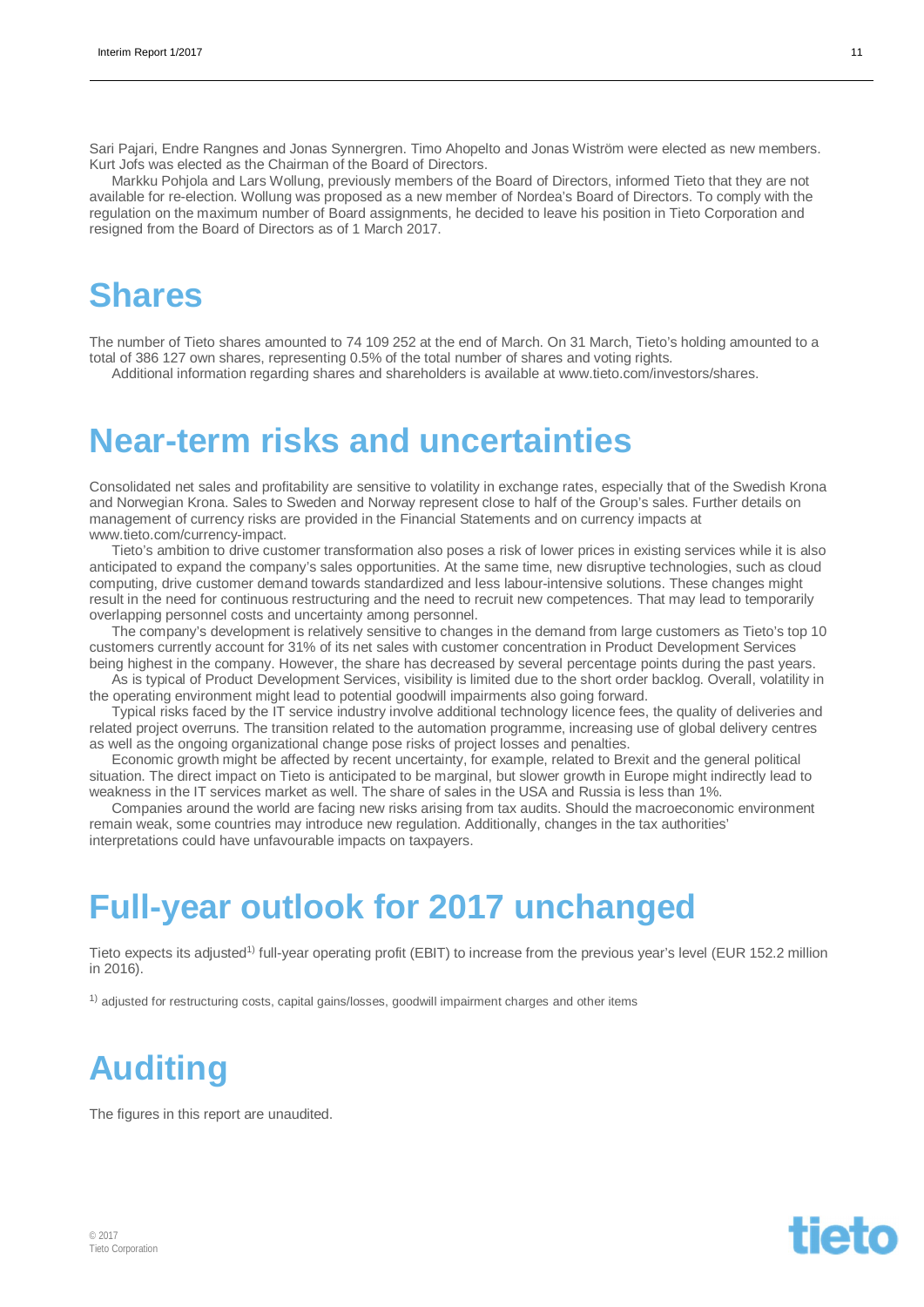## **Financial calendar 2017**

21 July Interim report 2/2017 (8.00 am EET) 24 October Interim report 3/2017 (8.00 am EET)

## **Accounting policies 2017**

The interim report has been prepared in accordance with International Accounting Standard (IAS) 34, Interim Financial Reporting, as adopted by the EU. The accounting policies adopted are consistent with those used in the annual financial statements for the year ended on 31 December 2016. The standards, amendments and interpretations which are effective 1 January 2017 are not material to the Group.

The Group's assessment of the impact of the new standards IFRS 9 'Financial Instruments', IFRS 15 'Revenue from Contracts with Customers' and IFRS 16 'Leases' are described in the annual financial statements for the year ended on 31 December 2016.

## **Reported alternative performance measures**

Tieto uses "Adjusted operating profit (EBIT)" as an alternative performance measure to better reflect its operational business performance and to enhance comparability between financial periods. This alternative performance measure is reported in addition to, but not as a substitute for, the performance measures reported in accordance to IFRS. Adjusted items include restructuring costs, capital gains/losses, goodwill impairment charges and other items.

### **Adjusted operating profit (EBIT )**

| <b>EUR million</b>               | 2017<br>$1 - 3$ | 2016<br>$1 - 3$          | 2016<br>$1 - 12$ |
|----------------------------------|-----------------|--------------------------|------------------|
| Operating profit (EBIT)          | 21.9            | 28.3                     | 140.8            |
| + restructuring costs            | 13.5            | 3.2                      | 14.8             |
| + capital losses                 | -               | $\sim$                   | 0.2              |
| +/- M&A-related items            | 0.0             | $\sim$                   | $-1.9$           |
| $+/-$ other                      |                 | $\overline{\phantom{a}}$ | $-1.7$           |
| Adjusted operating profit (EBIT) | 35.4            | 31.5                     | 152.2            |

\*) In Finland, around 250 active employees have been included in the defined benefit pension plans. Based on negotiations with the insurance company, Tieto closed its defined benefit plan for future pension accrual. As a consequence, a settlement gain of EUR 4.6 million has been recognized in personnel expenses in December 2016. More information is available in the Annual Report 2016.

Other items also includes EUR 1.5 million in one-off write-offs related to obsolete assets replaced by new technologies and a value added tax correction of EUR -1.1 million from previous years in Russia.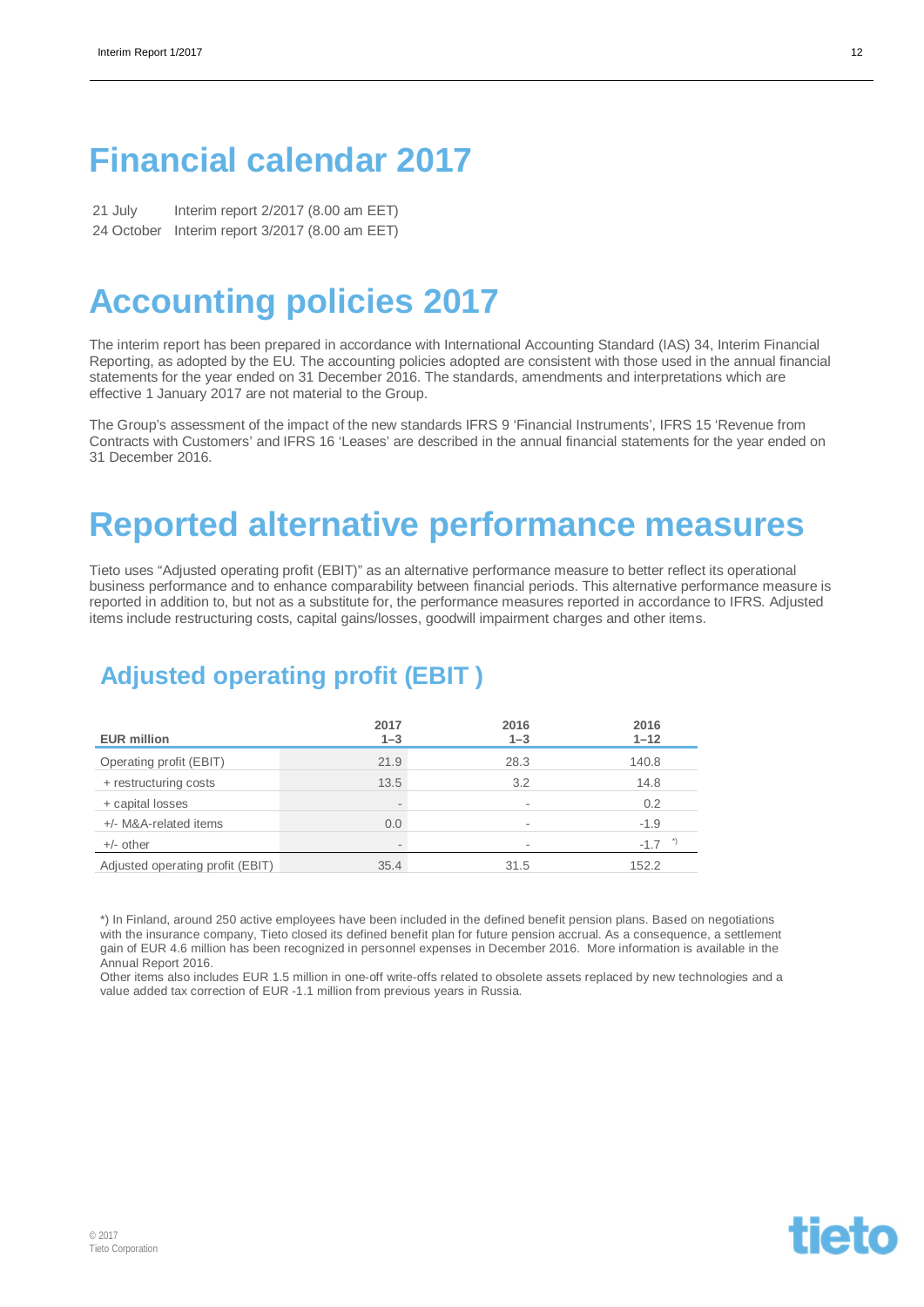## **Key figures**

|                                                 | 2017<br>$1 - 3$          | 2016<br>$1 - 3$          | 2016<br>$1 - 12$ |
|-------------------------------------------------|--------------------------|--------------------------|------------------|
| Earnings per share, EUR                         |                          |                          |                  |
| <b>Basic</b>                                    | 0.21                     | 0.29                     | 1.46             |
| <b>Diluted</b>                                  | 0.21                     | 0.29                     | 1.46             |
| Equity per share, EUR                           | 5.44                     | 5.46                     | 6.62             |
|                                                 |                          |                          |                  |
| Return on equity, 12-month rolling, %           | 25.3                     | 25.7                     | 22.1             |
| Return on capital employed, 12-month rolling, % | 25.8                     | 27.2                     | 21.6             |
| Equity ratio, %                                 | 39.2                     | 38.9                     | 47.3             |
| Interest-bearing net debt, EUR million          | 38.0                     | $-21.3$                  | 109.7            |
| Gearing, %                                      | 9.5                      | $-5.3$                   | 22.5             |
| Capital expenditure, EUR million                | 9.3                      | 9.4                      | 61.6             |
| Acquisitions, EUR million                       | $\overline{\phantom{a}}$ | $\overline{\phantom{a}}$ | 37.6             |

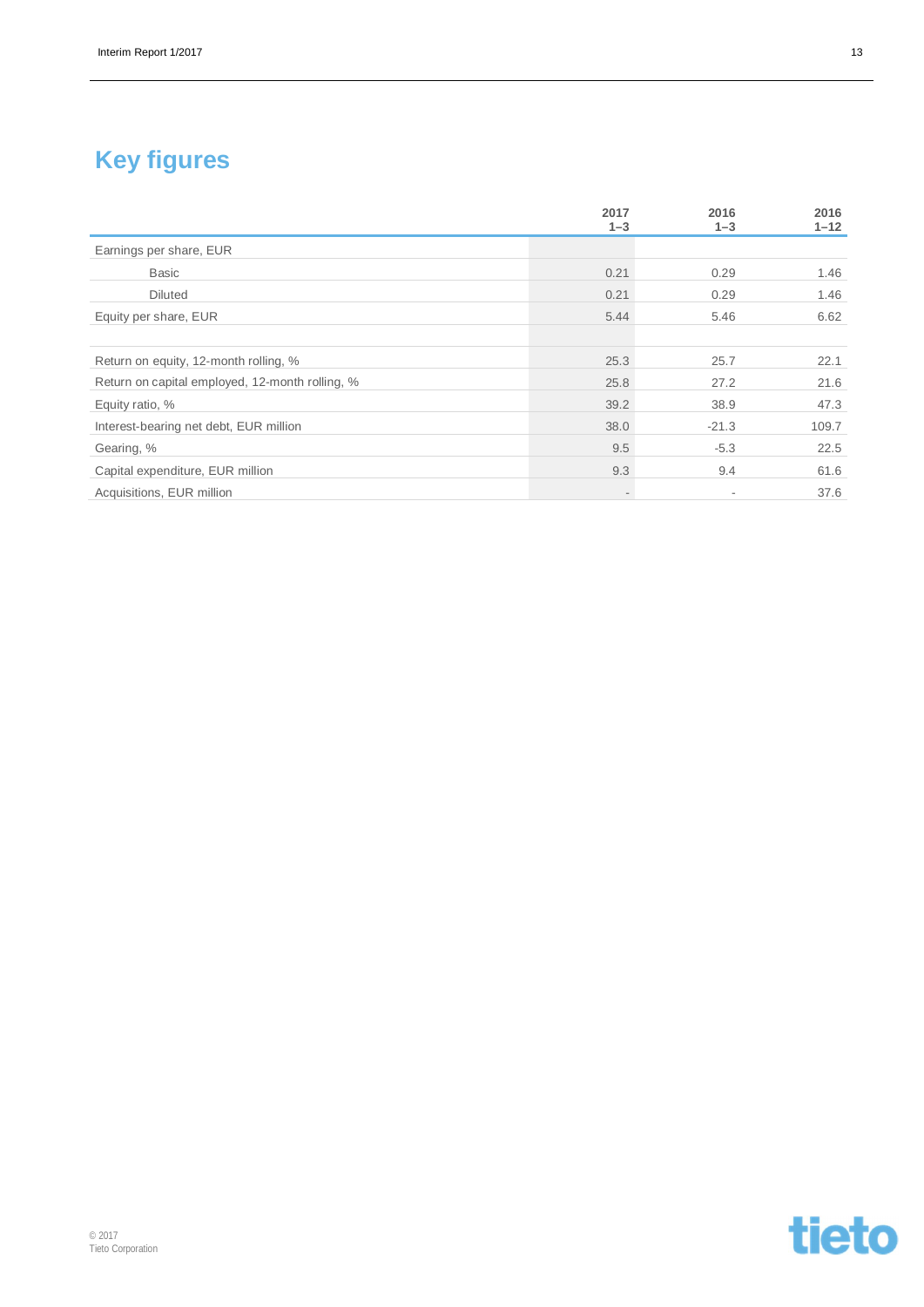### **Number of shares**

|                                        | 2017<br>$1 - 3$ | 2016<br>$1 - 3$ | 2016<br>$1 - 12$ |
|----------------------------------------|-----------------|-----------------|------------------|
| Outstanding shares, end of period      |                 |                 |                  |
| <b>Basic</b>                           | 73 723 125      | 73 601 411      | 73 697 570       |
| <b>Diluted</b>                         | 73 723 125      | 73 664 930      | 73 697 570       |
|                                        |                 |                 |                  |
| Outstanding shares, average            |                 |                 |                  |
| <b>Basic</b>                           | 73 720 853      | 73 560 885      | 73 660 433       |
| <b>Diluted</b>                         | 73 720 853      | 73 625 716      | 73 678 634       |
|                                        |                 |                 |                  |
| Company's possession of its own shares |                 |                 |                  |
| End of period                          | 386 127         | 411 682         | 411 682          |
| Average                                | 388 399         | 451 587         | 421 604          |

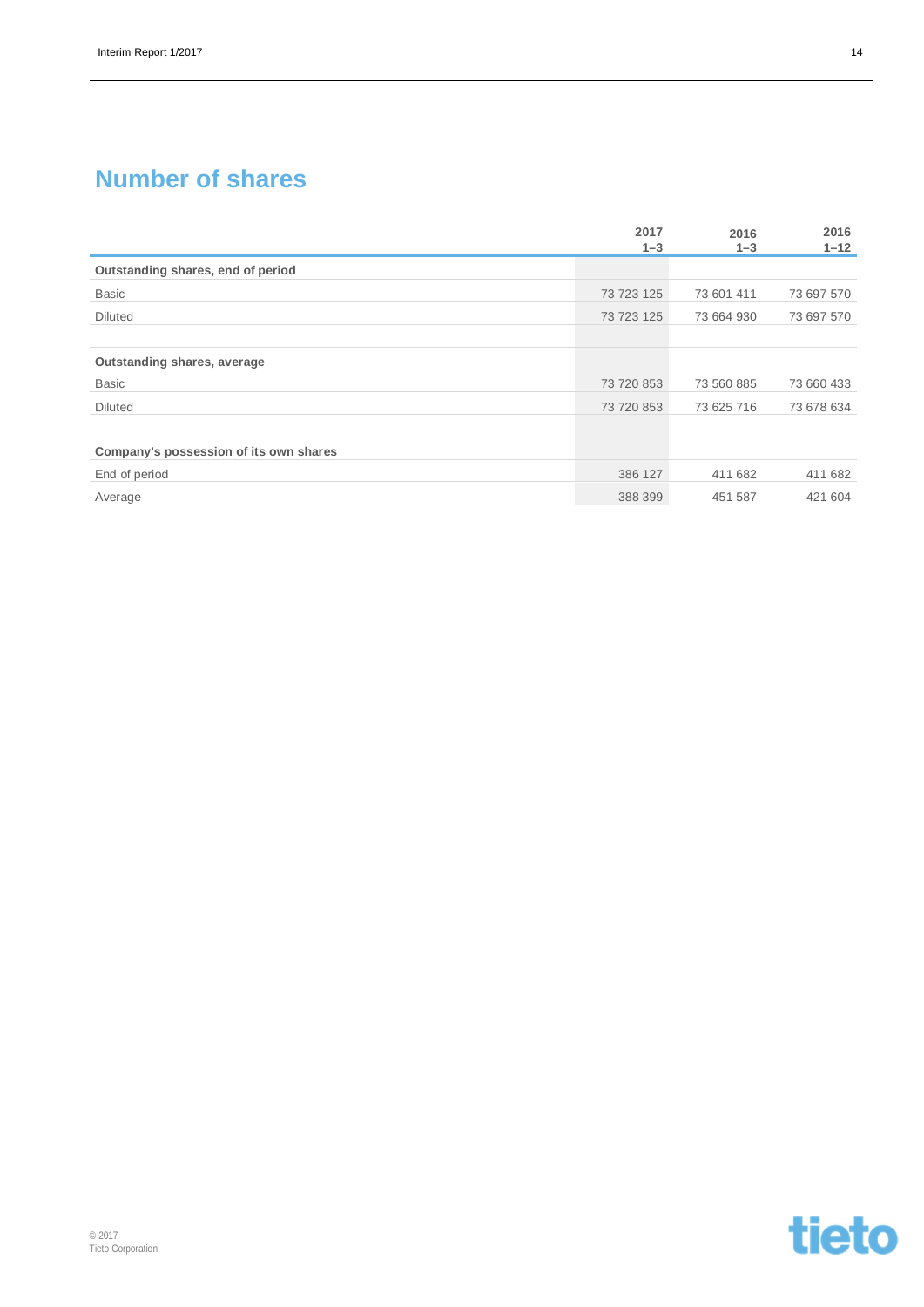### **Income statement, EUR million**

|                                                                               | 2017<br>$1 - 3$ | 2016<br>$1 - 3$ | Change<br>$\frac{0}{0}$ | 2016<br>$1 - 12$ |
|-------------------------------------------------------------------------------|-----------------|-----------------|-------------------------|------------------|
| Net sales                                                                     | 393.2           | 367.5           | 7                       | 1492.6           |
| Other operating income                                                        | 3.1             | 4.2             | $-26$                   | 19.8             |
| Employee benefit expenses                                                     | $-239.8$        | $-214.0$        | 12                      | $-827.1$         |
| Depreciation, amortization and impairment charges                             | $-13.7$         | $-13.3$         | 3                       | $-53.9$          |
| Other operating expenses                                                      | $-121.6$        | $-116.5$        | $\overline{4}$          | $-493.8$         |
| Share of profit from investments accounted for using the equity method        | 0.7             | 0.4             | 75                      | 3.2              |
| Operating profit (EBIT)                                                       | 21.9            | 28.3            | $-23$                   | 140.8            |
| Interest and other financial income                                           | 0.4             | 0.7             | $-43$                   | 2.1              |
| Interest and other financial expenses                                         | $-1.2$          | $-1.5$          | $-20$                   | $-5.0$           |
| Net exchange gains/losses                                                     | $-0.2$          | 0.2             | $-200$                  | $-1.1$           |
| Profit before taxes                                                           | 20.9            | 27.7            | $-25$                   | 136.8            |
| Income taxes                                                                  | $-5.2$          | $-6.2$          | $-16$                   | $-29.6$          |
| Net profit for the period                                                     | 15.7            | 21.5            | $-27$                   | 107.2            |
| Net profit for the period attributable to                                     |                 |                 |                         |                  |
| Shareholders of the Parent company                                            | 15.7            | 21.5            | $-27$                   | 107.2            |
| Non-controlling interest                                                      |                 | 0.0             | $\overline{a}$          | 0.0              |
|                                                                               | 15.7            | 21.5            | $-27$                   | 107.2            |
| Earnings per share attributable to the shareholdersof the Parent company, EUR |                 |                 |                         |                  |
| <b>Basic</b>                                                                  | 0.21            | 0.29            | $-28$                   | 1.46             |
| <b>Diluted</b>                                                                | 0.21            | 0.29            | $-28$                   | 1.46             |
| Statement of comprehensive income, EUR million                                |                 |                 |                         |                  |
| Net profit for the period                                                     | 15.7            | 21.5            | $-27$                   | 107.2            |
| Items that may be reclassified subsequently to profit or loss                 |                 |                 |                         |                  |
| <b>Translation differences</b>                                                | 0.5             | $-1.2$          | $\overline{a}$          | $-2.1$           |
| Cash flow hedges (net of tax)                                                 | $\overline{a}$  | $-0.2$          | $\overline{a}$          | $-0.2$           |
| Items that will not be reclassified subsequently to profit or loss            |                 |                 |                         |                  |
| Actuarial gain/loss on post-employment benefit obligations (net of tax)       | $-2.6$          | $-3.4$          | $\overline{a}$          | $-2.1$           |
| <b>Total comprehensive income</b>                                             | 13.6            | 16.7            | $-19$                   | 102.8            |
| Total comprehensive income attributable to                                    |                 |                 |                         |                  |
| Shareholders of the Parent company                                            | 13.6            | 16.7            | $-19$                   | 102.8            |
| Non-controlling interest                                                      |                 | 0.0             |                         | 0.0              |
|                                                                               | 13.6            | 16.7            | $-19$                   | 102.8            |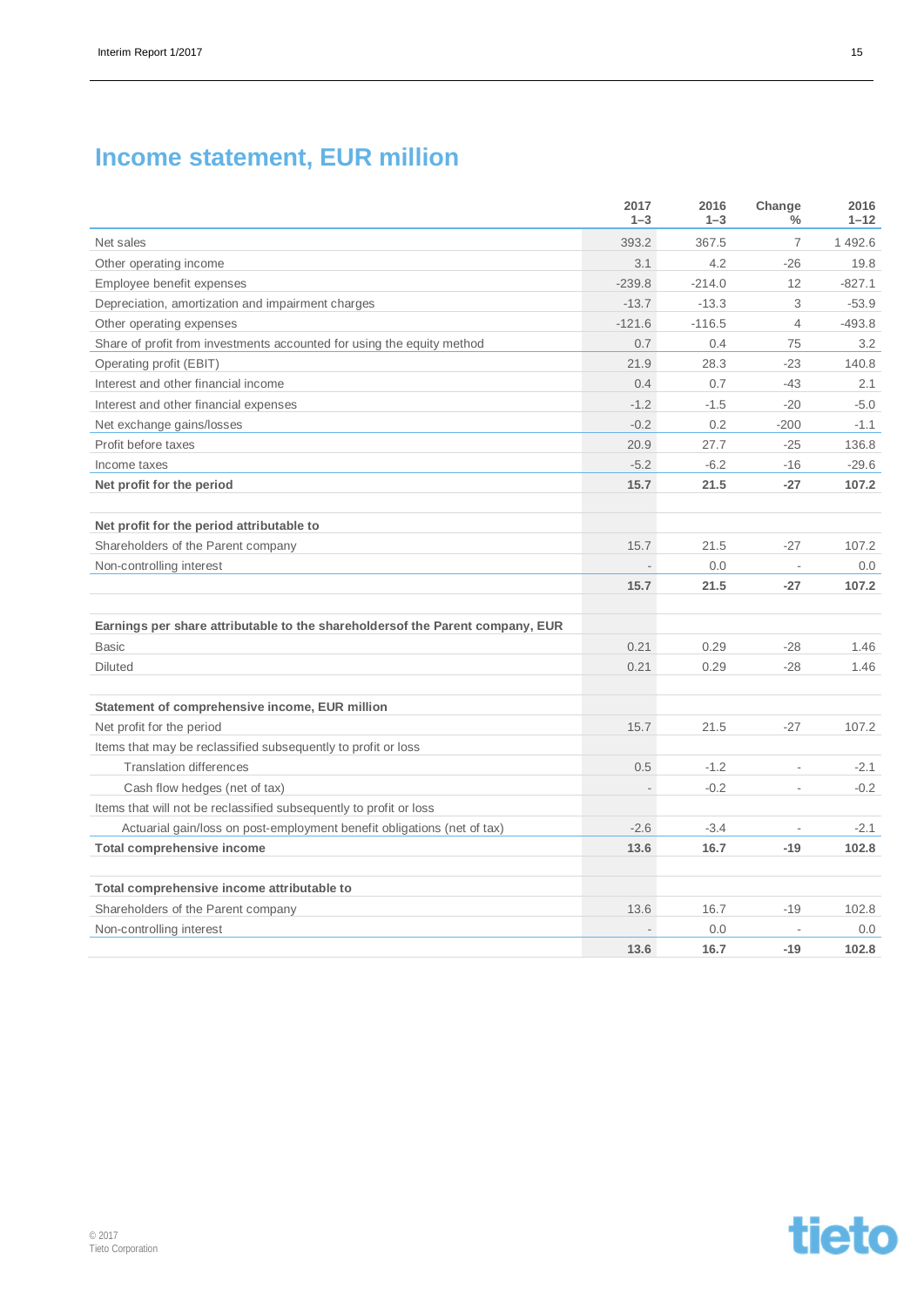### **Balance sheet, EUR million**

|                                                                      | 2017<br>31 Mar | 2016<br>31 Mar | Change<br>$\frac{0}{0}$  | 2016<br>31 Dec |
|----------------------------------------------------------------------|----------------|----------------|--------------------------|----------------|
| Goodwill                                                             | 409.5          | 385.2          | 6                        | 409.7          |
| Other intangible assets                                              | 47.3           | 40.1           | 18                       | 52.3           |
| Property, plant and equipment                                        | 94.1           | 79.9           | 18                       | 94.0           |
| Investments accounted for using the equity method                    | 13.8           | 13.7           | $\mathbf{1}$             | 16.5           |
| Deferred tax assets                                                  | 29.4           | 32.2           | -9                       | 29.9           |
| Finance lease receivables                                            | 1.6            | 4.1            | $-61$                    | 2.2            |
| Other interest-bearing receivables                                   | 0.5            | 0.1            | ÷,                       | 0.0            |
| Available-for-sale financial assets                                  | 0.7            | 0.7            | $\mathbf 0$              | 0.7            |
| Total non-current assets                                             | 596.9          | 556.0          | 7                        | 605.3          |
|                                                                      |                |                |                          |                |
| Trade and other receivables                                          | 394.7          | 386.4          | $\overline{2}$           | 390.3          |
| Pension benefit assets                                               | 5.3            | 4.6            | 15                       | 7.4            |
| Finance lease receivables                                            | 3.5            | 3.4            | 3                        | 3.5            |
| Other interest-bearing receivables<br>Current income tax receivables | 0.2<br>13.7    | 0.4<br>9.1     | $-50$<br>51              | 0.3<br>11.0    |
| Cash and cash equivalents                                            | 76.9           | 144.6          | $-47$                    | 56.7           |
| Total current assets                                                 | 494.3          | 548.5          | $-10$                    | 469.2          |
|                                                                      |                |                |                          |                |
| <b>Total assets</b>                                                  | 1 0 9 1 . 2    | 1 104.5        | $-1$                     | 1 074.5        |
| Share capital, share issue premiums and other reserves               | 120.1          | 121.0          | -1                       | 120.0          |
| Share issue based on stock options                                   |                | 0.8            | $\overline{\phantom{a}}$ |                |
| Retained earnings                                                    | 281.0          | 279.8          | $\mathbf{0}$             | 368.1          |
| Parent shareholders' equity                                          | 401.1          | 401.6          | $\mathbf 0$              | 488.1          |
| Non-controlling interest                                             |                | 0.1            | $\overline{\phantom{a}}$ |                |
| Total equity                                                         | 401.1          | 401.7          | $\mathbf 0$              | 488.1          |
|                                                                      |                |                |                          |                |
| Loans                                                                | 104.0          | 104.7          | $-1$                     | 103.8          |
| Deferred tax liabilities                                             | 33.9           | 27.9           | 22                       | 34.9           |
| Provisions                                                           | 5.8            | 6.2            | -6                       | 5.4            |
| Pension obligations                                                  | 14.8           | 18.2           | $-19$                    | 13.9           |
| Other non-current liabilities                                        | $0.8\,$        | 0.7            | 14                       | 0.2            |
| Total non-current liabilities                                        | 159.3          | 157.7          | 1                        | 158.2          |
| Trade and other payables                                             | 491.2          | 488.8          | $\mathsf{O}\xspace$      | 344.6          |
| Current income tax liabilities                                       | 4.6            | 11.5           | $-60$                    | $3.5\,$        |
| Provisions                                                           | 18.3           | 18.2           | $\mathbf{1}$             | 11.5           |
| Loans                                                                | 16.7           | 26.6           | $-37$                    | 68.6           |
| <b>Total current liabilities</b>                                     | 530.8          | 545.1          | $-3$                     | 428.2          |
| <b>Total equity and liabilities</b>                                  | 1 0 9 1 . 2    | 1 104.5        | $-1$                     | 1 0 7 4 .5     |

© 2017 Tieto Corporation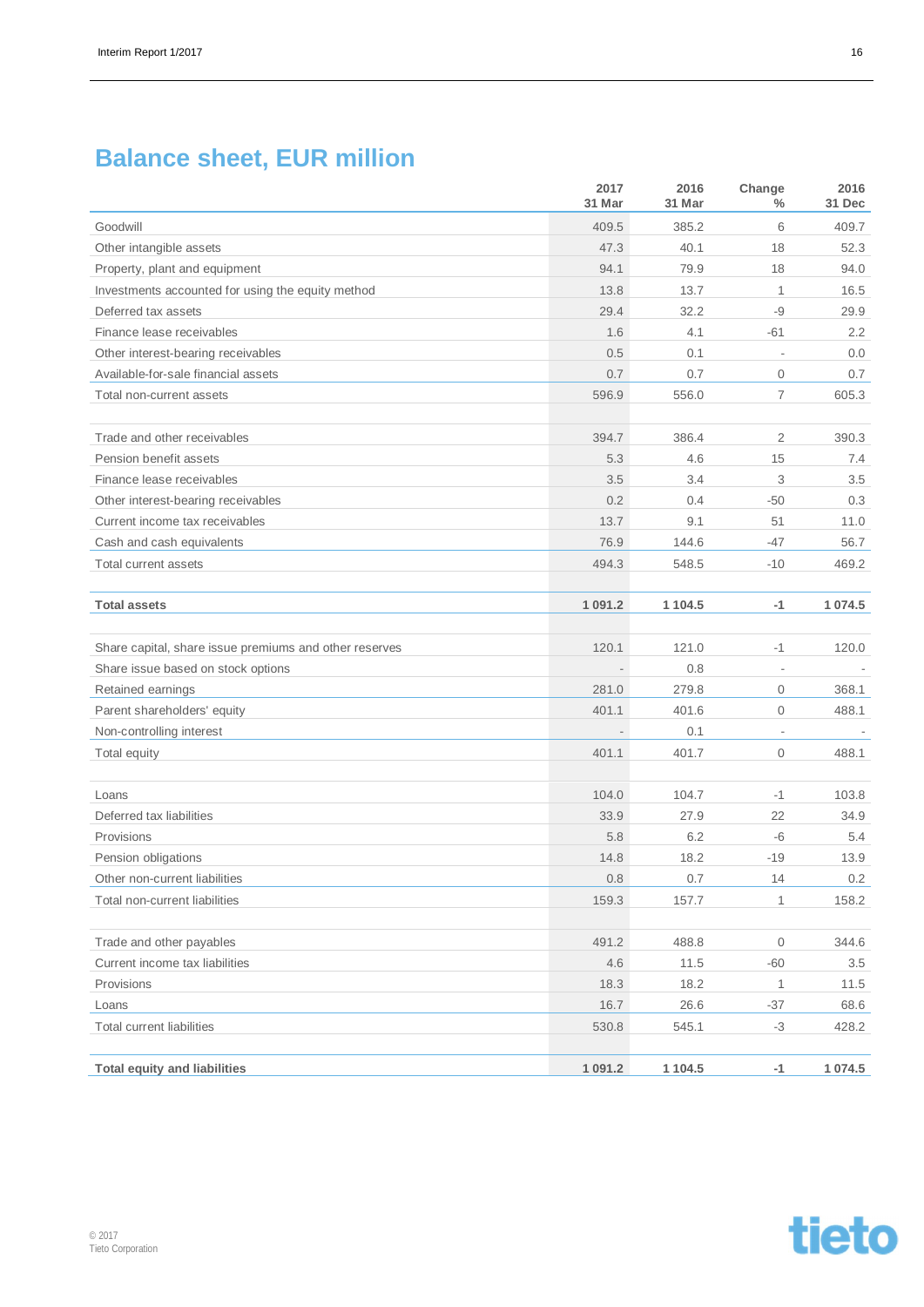### **Net working capital in the balance sheet, EUR million**

|                                                     | 2017<br>31 Mar | 2016<br>31 Mar | Change<br>$\%$ | 2016<br>31 Dec |
|-----------------------------------------------------|----------------|----------------|----------------|----------------|
| Accounts receivable                                 | 263.7          | 267.9          | $-2$           | 282.4          |
| Other working capital receivables                   | 130.9          | 117.8          | 11             | 107.9          |
| Working capital receivables included in assets      | 394.6          | 385.7          | $\overline{2}$ | 390.3          |
|                                                     |                |                |                |                |
| Accounts payable                                    | 95.9           | 86.5           | 11             | 96.3           |
| Personnel related accruals                          | 159.0          | 159.8          | $-1$           | 137.6          |
| Provisions                                          | 24.1           | 24.4           | $-1$           | 16.9           |
| Other working capital liabilities                   | 125.3          | 135.4          | $-7$           | 100.3          |
| Working capital liabilities included in liabilities | 404.3          | 406.1          | 0              | 351.1          |
|                                                     |                |                |                |                |
| Net working capital in the balance sheet            | $-9.7$         | $-20.4$        | $-52$          | 39.2           |

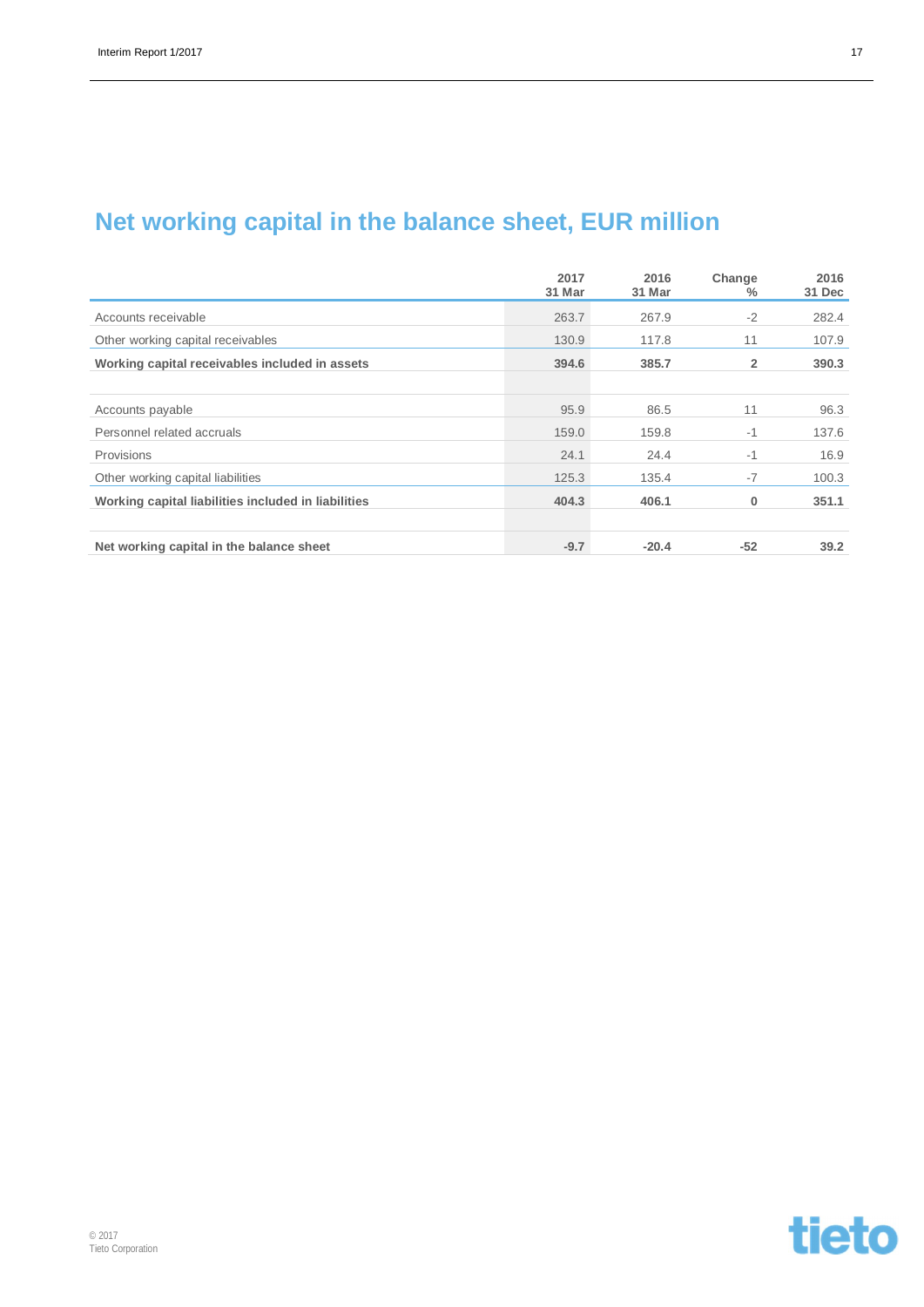### **Cash flow, EUR million**

|                                                                              | 2017<br>$1 - 3$          | 2016<br>$1 - 3$          | 2016<br>$1 - 12$ |
|------------------------------------------------------------------------------|--------------------------|--------------------------|------------------|
| Cash flow from operations                                                    |                          |                          |                  |
| Net profit                                                                   | 15.7                     | 21.5                     | 107.2            |
| Adjustments                                                                  |                          |                          |                  |
| Depreciation, amortization and impairment charges                            | 13.7                     | 13.3                     | 53.9             |
| Share-based payments                                                         | 0.4                      | 0.7                      | 1.3              |
| Profit/loss on sale of fixed assets and shares                               | 0.0                      | 0.0                      | 0.1              |
| Share of profit from investments accounted for using the equity method       | $-0.7$                   | $-0.4$                   | $-3.2$           |
| Other adjustments                                                            | $-0.5$                   | 0.6                      | $-7.7$           |
| Net financial expenses                                                       | 1.0                      | 0.6                      | 4.0              |
| Income taxes                                                                 | 5.2                      | 6.2                      | 29.6             |
| Change in net working capital                                                | 47.2                     | 17.8                     | $-51.6$          |
| Cash generated from operations                                               | 82.0                     | 60.3                     | 133.6            |
| Net financial expenses paid                                                  | 0.6                      | $-0.8$                   | $-2.6$           |
| Dividends received from investments accounted for using the equity method    | 3.5                      | 3.8                      | 3.8              |
| Income taxes paid                                                            | $-6.4$                   | $-16.4$                  | $-37.6$          |
| Net cash flow from operations                                                | 79.7                     | 46.9                     | 97.2             |
| Cash flow from investing activities                                          |                          |                          |                  |
| Acquisition of Group companies and business operations, net of cash acquired | $-0.4$                   | $-1.4$                   | $-32.3$          |
| Capital expenditures                                                         | $-9.3$                   | $-9.4$                   | $-61.7$          |
| Disposal of Group companies and business operations, net of cash disposed    | $\overline{\phantom{a}}$ | 0.0                      | 0.0              |
| Sales of fixed assets                                                        | 0.0                      | 0.0                      | 0.1              |
| Change in Ioan receivables                                                   | 0.1                      | 0.7                      | 2.5              |
| Net cash used in investing activities                                        | $-9.6$                   | $-10.1$                  | $-91.4$          |
| Cash flow from financing activities                                          |                          |                          |                  |
| Dividends paid                                                               | $\overline{\phantom{a}}$ | $\overline{\phantom{a}}$ | $-99.3$          |
| Exercise of stock options                                                    | $\overline{\phantom{a}}$ | 0.0                      | 0.8              |
| Payments of finance lease liabilities                                        | $-0.3$                   | $-0.3$                   | $-1.3$           |
| Change in interest-bearing liabilities                                       | $-51.4$                  | $-46.4$                  | -4.4             |
| Net cash used in financing activities                                        | $-51.7$                  | $-46.7$                  | $-104.2$         |
|                                                                              |                          |                          |                  |
| Change in cash and cash equivalents                                          | 18.4                     | $-9.9$                   | $-98.4$          |
| Cash and cash equivalents at the beginning of period                         | 56.7                     | 156.2                    | 156.2            |
| Foreign exchange differences                                                 | 1.8                      | $-1.7$                   | $-1.1$           |
| Change in cash and cash equivalents                                          | 18.4                     | $-9.9$                   | -98.4            |
| Cash and cash equivalents at the end of period                               | 76.9                     | 144.6                    | 56.7             |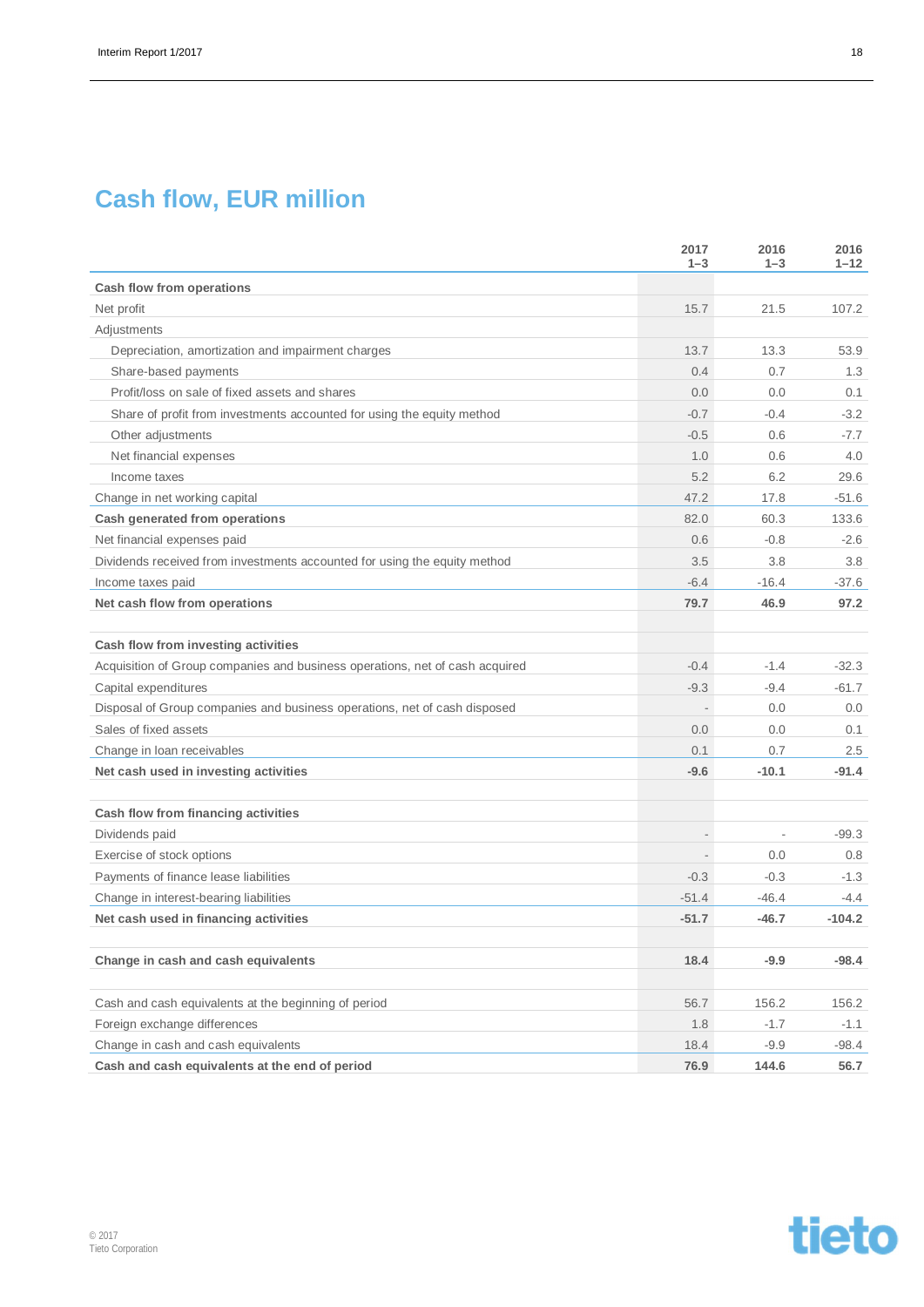## **Statement of changes in shareholders' equity, EUR million**

|                                                                           |                       |                                                                       |                                                        |               |                                      |                             |                                                                          |                                |                | Non-<br>control-<br>ling<br>inter- | Total          |
|---------------------------------------------------------------------------|-----------------------|-----------------------------------------------------------------------|--------------------------------------------------------|---------------|--------------------------------------|-----------------------------|--------------------------------------------------------------------------|--------------------------------|----------------|------------------------------------|----------------|
|                                                                           |                       |                                                                       |                                                        |               |                                      | Parent shareholders' equity |                                                                          |                                |                | est                                | equity         |
|                                                                           | Share<br>capi-<br>tal | Share<br>issue<br>premi-<br>ums<br>and<br>other<br>re-<br>ser-<br>ves | Share<br>issue<br>based<br>on<br>stock<br>op-<br>tions | Own<br>shares | Trans-<br>lation<br>differ-<br>ences | Cash<br>flow<br>hedges      | $In-$<br>vest-<br>ed<br>unre-<br>strict-<br>ed<br>equity<br>re-<br>serve | Re-<br>tained<br>earn-<br>ings | Total          |                                    |                |
| At 31 Dec 2015                                                            | 76.6                  | 44.6                                                                  | 0.0                                                    | $-11.6$       | $-49.2$                              | 0.2                         | 12.1                                                                     | 410.1                          | 482.8          | 0.1                                | 482.9          |
| Comprehensive<br>income                                                   |                       |                                                                       |                                                        |               |                                      |                             |                                                                          |                                |                |                                    |                |
| Net profit for the period<br>Other comprehensive<br>income                |                       |                                                                       |                                                        |               |                                      |                             |                                                                          | 21.5                           | 21.5           | 0.0                                | 21.5           |
| Actuarial loss on post-<br>employment benefit<br>obligations (net of tax) |                       |                                                                       |                                                        |               |                                      |                             |                                                                          | $-3.4$                         | $-3.4$         |                                    | $-3.4$         |
| <b>Translation difference</b><br>Cash flow hedges                         |                       | $-0.2$                                                                |                                                        |               | 0.6                                  |                             |                                                                          | $-1.6$                         | $-1.2$         |                                    | $-1.2$         |
| (net of tax)<br><b>Total comprehensive</b><br>income                      |                       | $-0.2$                                                                |                                                        |               | 0.6                                  | $-0.2$<br>$-0.2$            |                                                                          | 16.5                           | $-0.2$<br>16.7 | 0.0                                | $-0.2$<br>16.7 |
|                                                                           |                       |                                                                       |                                                        |               |                                      |                             |                                                                          |                                |                |                                    |                |
| <b>Transactions with</b><br>owners                                        |                       |                                                                       |                                                        |               |                                      |                             |                                                                          |                                |                |                                    |                |
| Share-based payments<br>recognized against<br>equity                      |                       |                                                                       |                                                        |               |                                      |                             |                                                                          | 0.7                            | 0.7            |                                    | 0.7            |
| <b>Dividend</b>                                                           |                       |                                                                       |                                                        |               |                                      |                             |                                                                          | $-99.4$                        | $-99.4$        |                                    | $-99.4$        |
| Share subscriptions<br>based on<br>stock options                          |                       |                                                                       | 0.0                                                    |               |                                      |                             | 0.0                                                                      |                                | 0.0            |                                    | 0.0            |
| Share subscriptions<br>based on<br>stock options.                         |                       |                                                                       |                                                        |               |                                      |                             |                                                                          |                                |                |                                    |                |
| not yet registered                                                        |                       |                                                                       | 0.8                                                    |               |                                      |                             |                                                                          |                                | 0.8            |                                    | 0.8            |
| Non-controlling interest                                                  |                       |                                                                       |                                                        |               |                                      |                             |                                                                          |                                |                |                                    | 0.0            |
| <b>Total transactions</b><br>with owners                                  | 0.0                   | $0.0\,$                                                               | 0.8                                                    |               |                                      |                             | 0.0                                                                      | $-98.7$                        | $-97.9$        | $0.0\,$                            | $-97.9$        |
| Impact on<br>investments<br>accounted for using<br>the equity method      |                       |                                                                       |                                                        |               |                                      |                             |                                                                          | 0.0                            | 0.0            |                                    | 0.0            |
|                                                                           |                       |                                                                       |                                                        |               |                                      |                             |                                                                          |                                |                |                                    |                |
| At 31 Mar 2016                                                            | 76.6                  | 44.4                                                                  | $0.8\,$                                                | $-11.6$       | $-48.6$                              | $0.0\,$                     | 12.1                                                                     | 327.9                          | 401.6          | 0.1                                | 401.7          |

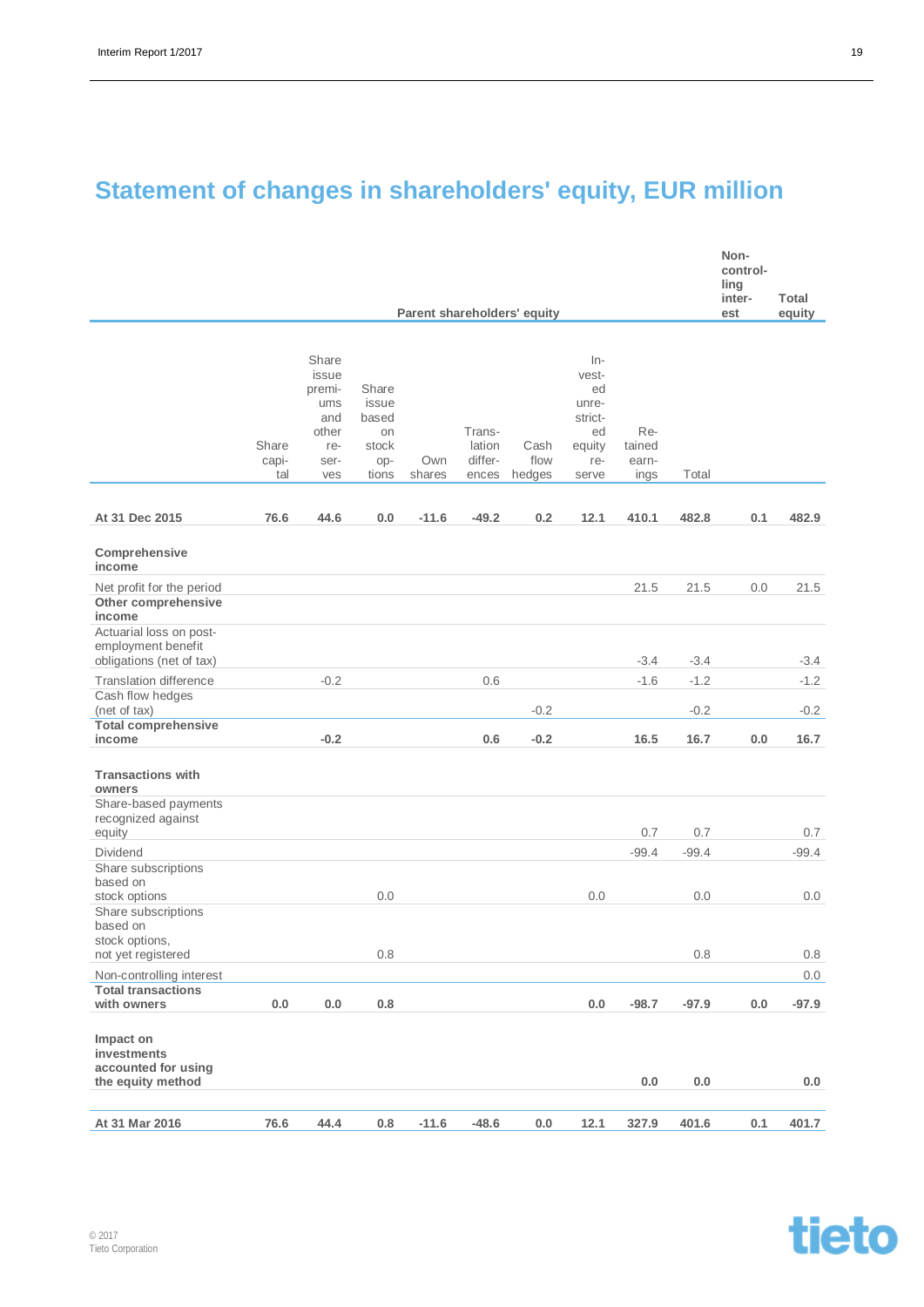|                                                                          |                       |                                                                       |                                                        |               |                                      |                             |                                                                          |                                |            | control-<br>ling<br>inter-<br>est | Total    |
|--------------------------------------------------------------------------|-----------------------|-----------------------------------------------------------------------|--------------------------------------------------------|---------------|--------------------------------------|-----------------------------|--------------------------------------------------------------------------|--------------------------------|------------|-----------------------------------|----------|
|                                                                          |                       |                                                                       |                                                        |               |                                      | Parent shareholders' equity |                                                                          |                                |            |                                   | equity   |
|                                                                          | Share<br>capi-<br>tal | Share<br>issue<br>premi-<br>ums<br>and<br>other<br>re-<br>ser-<br>ves | Share<br>issue<br>based<br>on<br>stock<br>op-<br>tions | Own<br>shares | Trans-<br>lation<br>differ-<br>ences | Cash<br>flow<br>hedges      | $In-$<br>vest-<br>ed<br>unre-<br>strict-<br>ed<br>equity<br>re-<br>serve | Re-<br>tained<br>earn-<br>ings | Total      |                                   |          |
| At 31 Dec 2016                                                           | 76.6                  | 43.4                                                                  | 0.0                                                    | $-11.6$       | $-52.3$                              |                             | 12.8                                                                     | 419.2                          | 488.1      | ÷                                 | 488.1    |
| Comprehensive<br>income                                                  |                       |                                                                       |                                                        |               |                                      |                             |                                                                          |                                |            |                                   |          |
| Net profit for the period<br>Other comprehensive<br>income               |                       |                                                                       |                                                        |               |                                      |                             |                                                                          | 15.7                           | 15.7       | $\overline{\phantom{a}}$          | 15.7     |
| Actuarial loss on<br>post-employment benefit<br>obligations (net of tax) |                       |                                                                       |                                                        |               |                                      |                             |                                                                          | $-2.6$                         | $-2.6$     |                                   | $-2.6$   |
| <b>Translation difference</b><br>Cash flow hedges                        |                       | 0.1                                                                   |                                                        |               | 0.0                                  |                             |                                                                          | 0.4                            | 0.5        |                                   | 0.5      |
| (net of tax)<br><b>Total comprehensive</b><br>income                     |                       | 0.1                                                                   |                                                        |               | 0.0                                  | $\overline{a}$              |                                                                          | 13.5                           | ä,<br>13.6 | $\overline{\phantom{m}}$          | 13.6     |
| <b>Transactions with</b><br>owners                                       |                       |                                                                       |                                                        |               |                                      |                             |                                                                          |                                |            |                                   |          |
| Share-based payments<br>recognized against<br>equity                     |                       |                                                                       |                                                        |               |                                      |                             |                                                                          | 0.4                            | 0.4        |                                   | 0.4      |
| Dividend                                                                 |                       |                                                                       |                                                        |               |                                      |                             |                                                                          | $-101.0$                       | $-101.0$   |                                   | $-101.0$ |
| Non-controlling interest                                                 |                       |                                                                       |                                                        |               |                                      |                             |                                                                          |                                | ä,         |                                   |          |
| <b>Total transactions</b><br>with owners                                 | 0.0                   | 0.0                                                                   | 0.0                                                    |               |                                      |                             | 0.0                                                                      | $-100.6$                       | $-100.6$   | $\overline{\phantom{0}}$          | $-100.6$ |
| Impact on<br>investments<br>accounted for using<br>the equity method     |                       |                                                                       |                                                        |               |                                      |                             |                                                                          | 0.0                            | 0.0        |                                   | 0.0      |
| At 31 Mar 2017                                                           | 76.6                  | 43.5                                                                  | 0.0                                                    | $-11.6$       | $-52.3$                              | Ĭ.                          | 12.8                                                                     | 332.1                          | 401.1      | $\overline{a}$                    | 401.1    |



**Non-**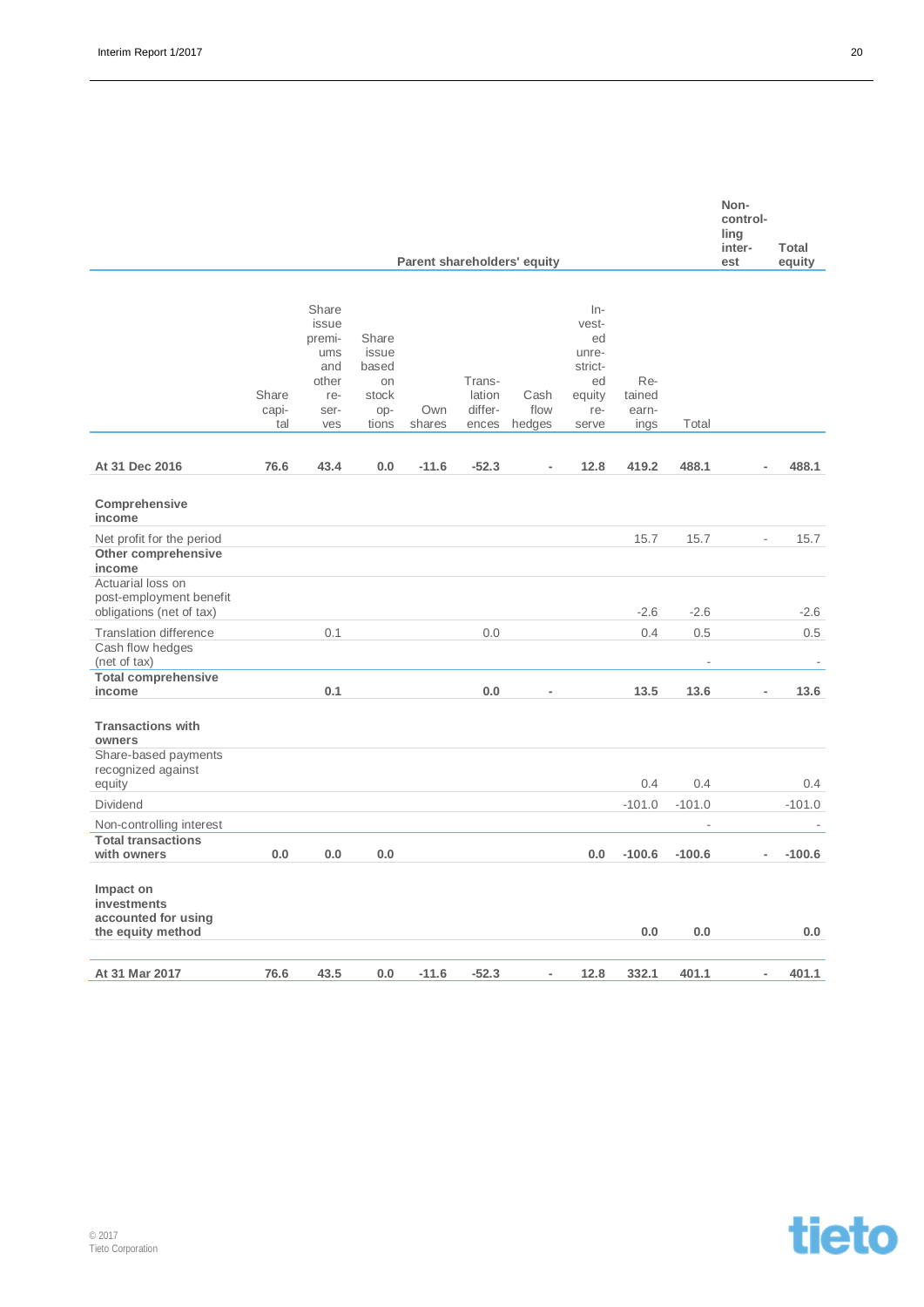### **Segment information**

### **Customer sales by service line, EUR million**

|                                              | 2017    | 2016    | Change | 2016     |
|----------------------------------------------|---------|---------|--------|----------|
|                                              | $1 - 3$ | $1 - 3$ | $\%$   | $1 - 12$ |
| <b>Technology Services and Modernization</b> | 198     | 190     | 4      | 762      |
| Business Consulting and Implementation       | 39      | 35      | 13     | 139      |
| <b>Industry Solutions</b>                    | 125     | 113     | 10     | 475      |
| <b>Product Development Services</b>          | 32      | 29      | 10     | 117      |
| Group total                                  | 393     | 367     |        | 1493     |

No internal sales occur between service lines as in the management accounting, revenue and costs are booked directly to the respective customer projects in the service lines.

#### **Customer sales by country, EUR million**

|             | 2017    | 2016    | Change | Share | 2016     | Share         |
|-------------|---------|---------|--------|-------|----------|---------------|
|             | $1 - 3$ | $1 - 3$ | $\%$   | $\%$  | $1 - 12$ | $\frac{0}{0}$ |
| Finland     | 173     | 166     | 4      | 44    | 674      | 45            |
| Sweden      | 151     | 140     | 8      | 38    | 566      | 38            |
| Norway      | 44      | 37      | 17     | 11    | 159      | 11            |
| Other       | 25      | 24      | 5      | 6     | 94       | 6             |
| Group total | 393     | 367     |        | 100   | 1493     | 100           |

In Finland, IT services sales grew by 4.3% in the first quarter.

In Sweden, growth in local currencies was 9.7%. IT services grew by 9.5% in local currencies.

In Norway, growth in local currencies was 10.4%.

#### **Customer sales by industry group, EUR million**

|                                     | 2017    | 2016    | Change        | 2016     |
|-------------------------------------|---------|---------|---------------|----------|
|                                     | $1 - 3$ | $1 - 3$ | $\frac{0}{0}$ | $1 - 12$ |
| <b>Financial Services</b>           | 96      | 88      | 9             | 370      |
| Public, Healthcare and Welfare      | 128     | 118     | 8             | 479      |
| Industrial and Consumer Services    | 138     | 132     | 5             | 527      |
| <b>Product Development Services</b> | 32      | 29      | 10            | 117      |
| Group total                         | 393     | 367     |               | 1493     |

Customer sales to the telecom sector were EUR 61 (60) million during January–March.

Revenues derived from any single external customer during January–March 2017 or 2016 did not exceed the 10% level of the total net sales of the Group.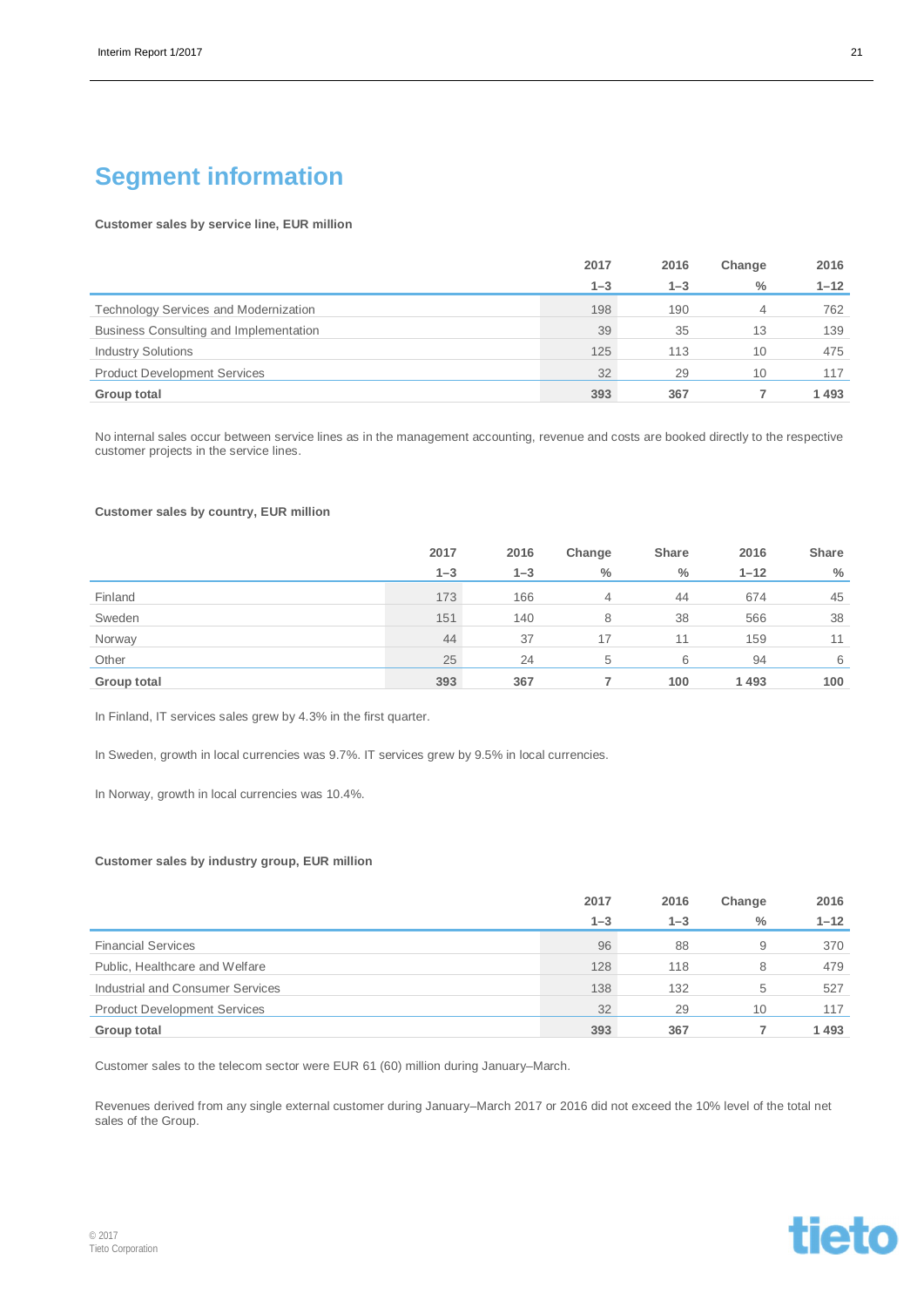### **Operating profit (EBIT) by service line, EUR million**

|                                         | 2017          | 2016    | Change        | 2016     |
|-----------------------------------------|---------------|---------|---------------|----------|
|                                         | $1 - 3$       | $1 - 3$ | $\frac{0}{0}$ | $1 - 12$ |
| Technology Services and Modernization   | 14.5          | 17.7    | $-18.2$       | 89.0     |
| Business Consulting and Implementation  | $2.2^{\circ}$ | 1.1     | 102.5         | 4.1      |
| <b>Industry Solutions</b>               | 6.3           | 11.5    | $-45.3$       | 55.2     |
| <b>Product Development Services</b>     | 4.2           | 2.6     | 59.6          | 10.9     |
| Support Functions and Global Management | $-5.3$        | $-4.6$  | $-14.2$       | $-18.5$  |
| <b>Operating profit (EBIT)</b>          | 21.9          | 28.3    | $-22.6$       | 140.8    |

### **Operating margin (EBIT) by service line, %**

|                                              | 2017    | 2016    | Change | 2016     |
|----------------------------------------------|---------|---------|--------|----------|
|                                              | $1 - 3$ | $1 - 3$ | pp     | $1 - 12$ |
| <b>Technology Services and Modernization</b> | 7.3     | 9.4     | $-2.0$ | 11.7     |
| Business Consulting and Implementation       | 5.7     | 3.2     | 2.5    | 3.0      |
| <b>Industry Solutions</b>                    | 5.0     | 10.1    | $-5.1$ | 11.6     |
| <b>Product Development Services</b>          | 13.1    | 9.0     | 4.1    | 9.3      |
| <b>Operating margin (EBIT)</b>               | 5.6     | 7.7     | $-2.1$ | 9.4      |

### **Adjusted operating profit (EBIT) by service line, EUR million**

|                                              | 2017    | 2016    | Change  | 2016     |
|----------------------------------------------|---------|---------|---------|----------|
|                                              | $1 - 3$ | $1 - 3$ | $\%$    | $1 - 12$ |
| <b>Technology Services and Modernization</b> | 21.5    | 19.4    | 11.2    | 92.4     |
| Business Consulting and Implementation       | 2.8     | 1.3     | 114.5   | 1.7      |
| <b>Industry Solutions</b>                    | 9.9     | 11.7    | $-15.5$ | 59.2     |
| <b>Product Development Services</b>          | 4.3     | 2.4     | 77.1    | 11.1     |
| Support Functions and Global Management      | $-3.1$  | $-3.4$  | 6.5     | $-12.2$  |
| Adjusted operating profit (EBIT)             | 35.4    | 31.5    | 12.5    | 152.2    |

### **Adjusted operating margin (EBIT) by service line, %**

|                                              | 2017    | 2016    | Change | 2016     |
|----------------------------------------------|---------|---------|--------|----------|
|                                              | $1 - 3$ | $1 - 3$ | pp     | $1 - 12$ |
| <b>Technology Services and Modernization</b> | 10.9    | 10.2    | 0.7    | 12.1     |
| Business Consulting and Implementation       | 7.1     | 3.7     | 3.4    | 1.2      |
| <b>Industry Solutions</b>                    | 8.0     | 10.4    | $-2.4$ | 12.5     |
| <b>Product Development Services</b>          | 13.6    | 8.4     | 5.2    | 9.4      |
| Adjusted operating margin (EBIT)             | 9.0     | 8.6     | 0.4    | 10.2     |

tieto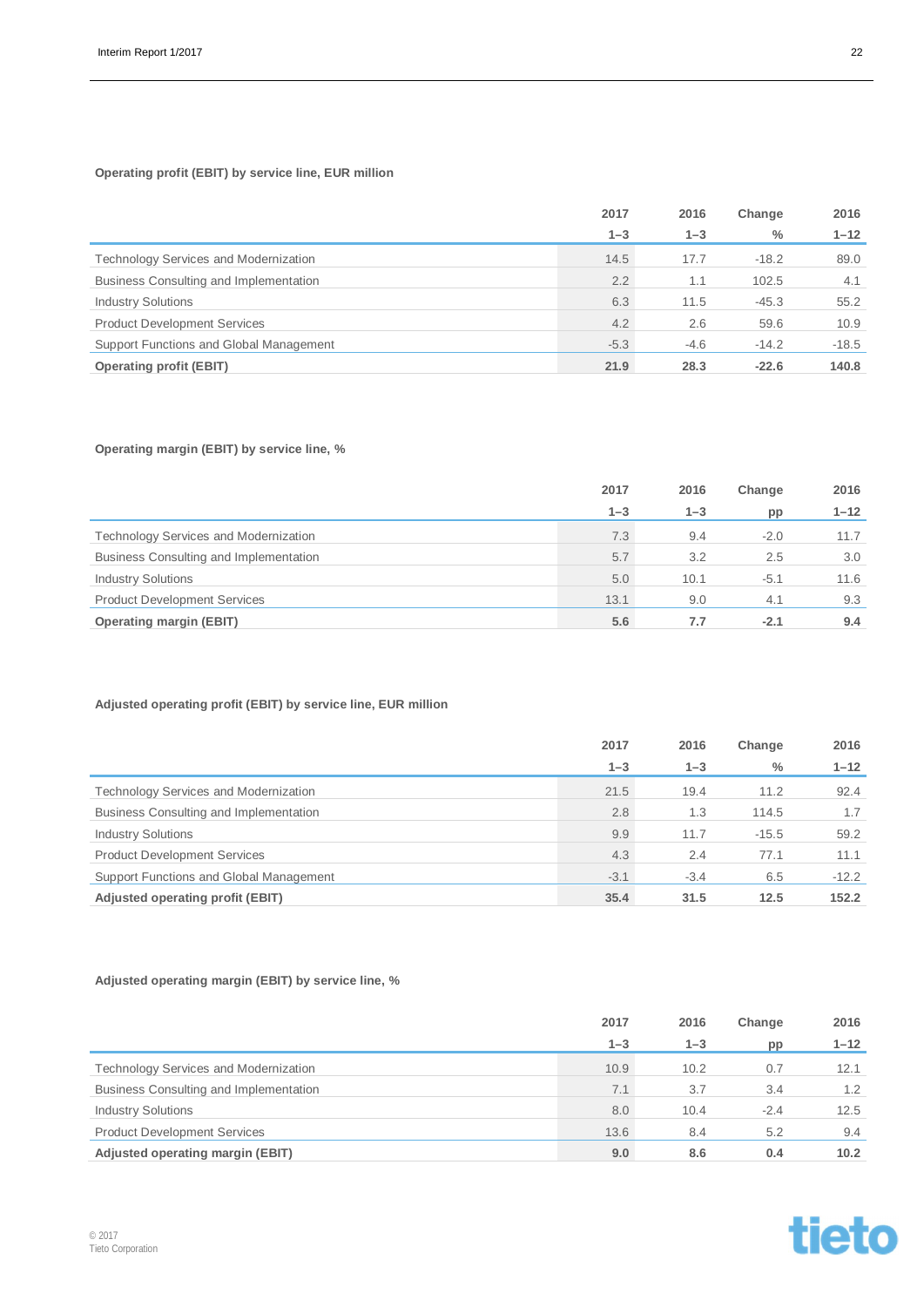### **Personnel by service line**

|                                              | End of period |                | Average      |         |          |         |         |
|----------------------------------------------|---------------|----------------|--------------|---------|----------|---------|---------|
|                                              | 2017          | Change         | <b>Share</b> | 2016    | 2016     | 2017    | 2016    |
|                                              | $1 - 3$       | $\%$           | $\%$         | $1 - 3$ | $1 - 12$ | $1 - 3$ | $1 - 3$ |
| <b>Technology Services and Modernization</b> | 6 2 0 8       | $\overline{4}$ | 45           | 5993    | 6 3 3 8  | 6 2 5 9 | 5947    |
| Business Consulting and Implementation       | 1 4 0 2       | 4              | 10           | 1 3 4 9 | 1 3 7 6  | 1419    | 1 3 4 0 |
| <b>Industry Solutions</b>                    | 4 0 0 9       | 8              | 29           | 3705    | 4 0 2 4  | 4 0 3 1 | 3714    |
| <b>Product Development Services</b>          | 1 3 2 8       | 8              | 10           | 1 2 2 8 | 1 2 4 3  | 1 2 9 9 | 1 2 5 6 |
| Service lines total                          | 12 948        | 5              | 94           | 12 275  | 12 981   | 13 008  | 12 257  |
| Industry groups                              | 253           | -8             | 2            | 275     | 260      | 259     | 275     |
| Support Functions and Global Management      | 622           | $-4$           | 4            | 650     | 635      | 631     | 640     |
| Group total                                  | 13822         | 5              | 100          | 13 200  | 13876    | 13899   | 13 173  |

### **Personnel by country**

|                       | End of period |                |                |         |          | Average |         |
|-----------------------|---------------|----------------|----------------|---------|----------|---------|---------|
|                       | 2017          | Change         | Share          | 2016    | 2016     | 2017    | 2016    |
|                       | $1 - 3$       | $\frac{0}{0}$  | $\frac{0}{0}$  | $1 - 3$ | $1 - 12$ | $1 - 3$ | $1 - 3$ |
| Finland               | 3 4 4 7       | $-4$           | 25             | 3585    | 3552     | 3503    | 3597    |
| Sweden                | 2682          | $\overline{7}$ | 19             | 2516    | 2698     | 2720    | 2514    |
| India                 | 2 4 9 2       | 8              | 18             | 2 3 1 1 | 2503     | 2501    | 2 2 8 0 |
| <b>Czech Republic</b> | 2 2 5 7       | 10             | 16             | 2049    | 2 2 4 7  | 2 2 5 7 | 2043    |
| Latvia                | 633           | $-5$           | 5              | 667     | 649      | 638     | 673     |
| Norway                | 622           | 3              | $\overline{4}$ | 605     | 636      | 626     | 606     |
| Poland                | 445           | 10             | 3              | 404     | 413      | 430     | 407     |
| China                 | 340           | 28             | $\overline{2}$ | 265     | 305      | 327     | 264     |
| Estonia               | 299           | 33             | $\overline{2}$ | 226     | 280      | 297     | 221     |
| Austria               | 138           | 11             | 1              | 124     | 138      | 136     | 122     |
| Lithuania             | 95            | $-21$          | 1              | 121     | 99       | 97      | 117     |
| Other                 | 372           | 13             | 3              | 328     | 357      | 366     | 329     |
| Group total           | 13822         | 5              | 100            | 13 200  | 13876    | 13 899  | 13 173  |
| Onshore countries     | 7 1 0 1       | 1              | 51             | 7 0 4 1 | 7 2 3 3  | 7 1 9 7 | 7 0 5 0 |
| Offshore countries    | 6722          | 9              | 49             | 6 1 5 9 | 6643     | 6702    | 6 1 2 2 |
| <b>Group total</b>    | 13822         | 5              | 100            | 13 200  | 13876    | 13 899  | 13 173  |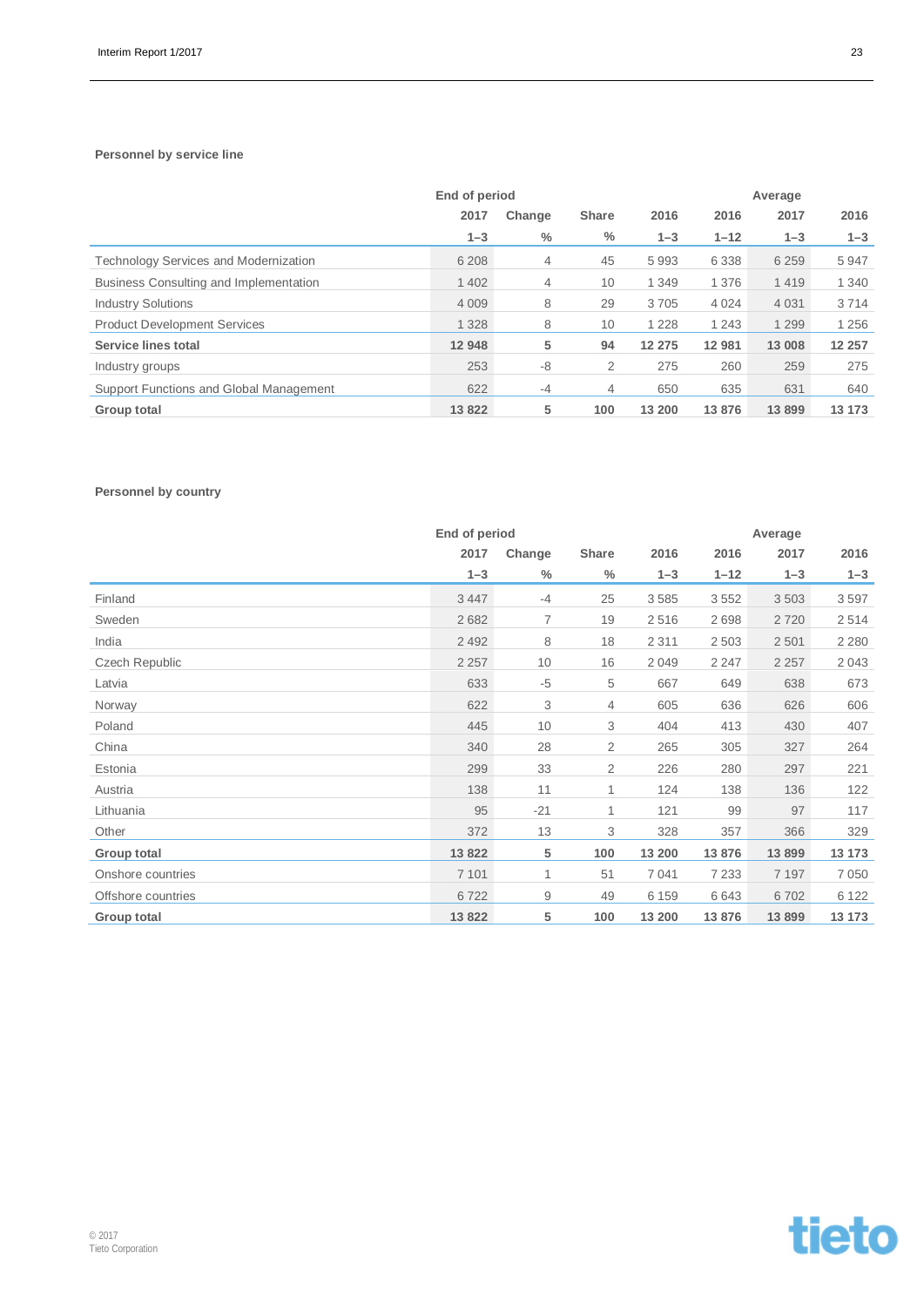### **Non-current assets by country, EUR million**

|                                 | 2017   | 2016   | Change | 2016   |
|---------------------------------|--------|--------|--------|--------|
|                                 | 31 Mar | 31 Mar | $\%$   | 31 Dec |
| Finland                         | 82.6   | 78.1   | 6      | 85.9   |
| Sweden                          | 38.2   | 24.6   | 55     | 39.3   |
| Norway                          | 15.0   | 13.2   | 14     | 15.4   |
| Other                           | 5.6    | 4.1    | 37     | 5.7    |
| <b>Total non-current assets</b> | 141.5  | 120.0  | 18     | 146.4  |

Goodwill is allocated to the Cash Generating Units, which include several countries and therefore goodwill is not included in the country specific non-current assets shown above.

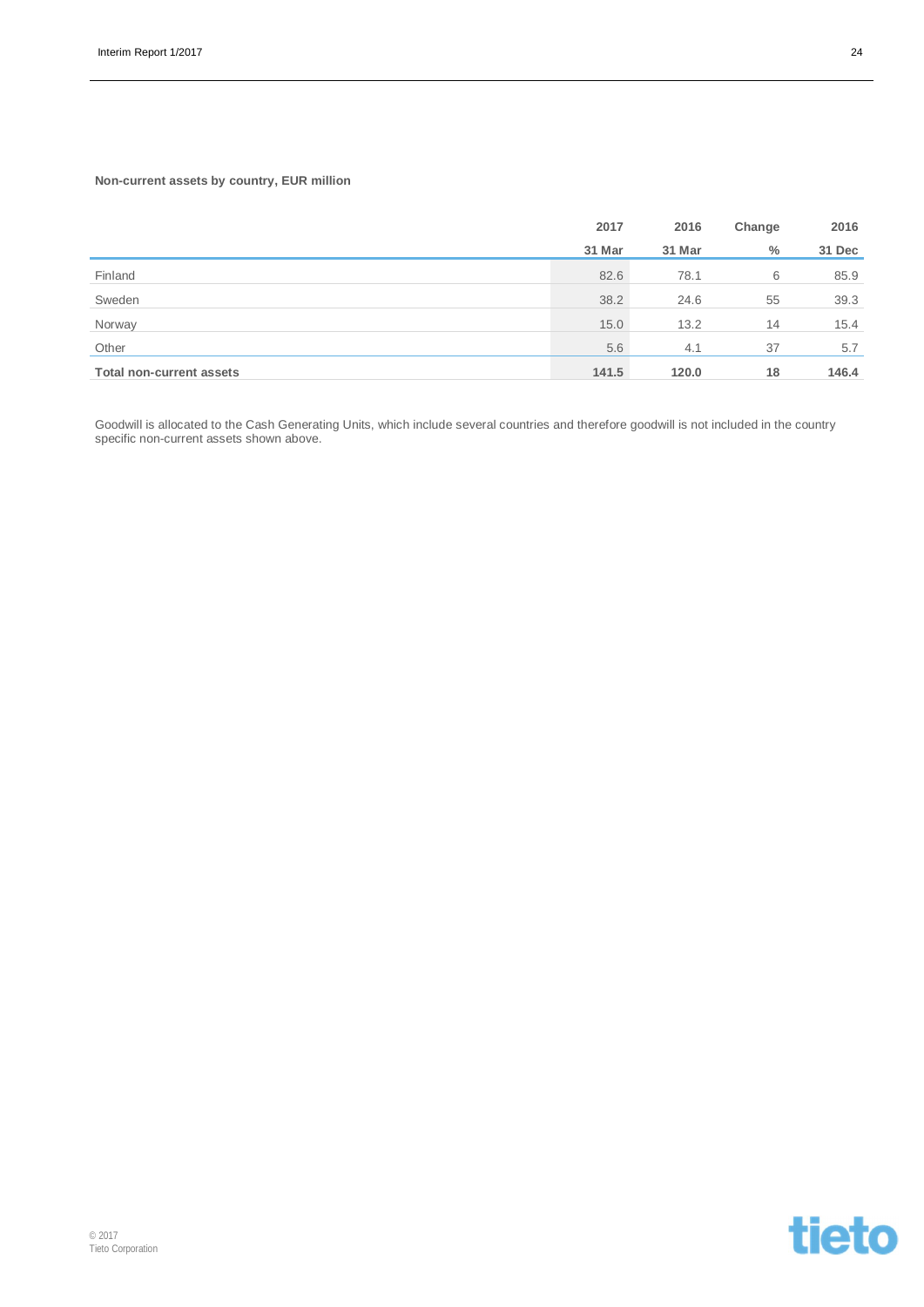### **Depreciation by service line, EUR million**

|                                              | 2017    | 2016    | Change | 2016     |
|----------------------------------------------|---------|---------|--------|----------|
|                                              | $1 - 3$ | $1 - 3$ | $\%$   | $1 - 12$ |
| <b>Technology Services and Modernization</b> | 8.4     | 9.0     | $-7$   | 35.2     |
| Business Consulting and Implementation       | 0.0     | 0.0     | 678    | 0.1      |
| <b>Industry Solutions</b>                    | 0.3     | 0.2     | 65     | 0.8      |
| <b>Product Development Services</b>          | 0.0     | 0.0     | 165    | 0.0      |
| Support Functions and Global Management      | 1.3     | 0.9     | 47     | 3.7      |
| Group total                                  | 10.0    | 10.0    | 0      | 39.8     |

### **Amortization on allocated intangible assets from acquisitions by service line, EUR million**

|                                              | 2017                     | 2016    | Change                   | 2016             |
|----------------------------------------------|--------------------------|---------|--------------------------|------------------|
|                                              | $1 - 3$                  | $1 - 3$ | $\frac{0}{0}$            | $1 - 12$         |
| <b>Technology Services and Modernization</b> | $\overline{\phantom{a}}$ |         |                          |                  |
| Business Consulting and Implementation       | 0.1                      | 0.1     | $-1$                     | $0.4^{\circ}$    |
| <b>Industry Solutions</b>                    | 1.0                      | 0.6     | 61                       | 2.8              |
| <b>Product Development Services</b>          | $\sim$                   | ۰       | $\overline{\phantom{a}}$ |                  |
| Support Functions and Global Management      |                          |         |                          |                  |
| Group total                                  | 1.1                      | 0.7     | 52                       | 3.3 <sub>1</sub> |

### **Amortization on other intangible assets by service line, EUR million**

|                                              | 2017    | 2016    | Change | 2016     |
|----------------------------------------------|---------|---------|--------|----------|
|                                              | $1 - 3$ | $1 - 3$ | $\%$   | $1 - 12$ |
| <b>Technology Services and Modernization</b> | 2.2     | 2.2     | -1     | 8.9      |
| Business Consulting and Implementation       | 0.0     | 0.0     | $-39$  | 0.1      |
| <b>Industry Solutions</b>                    | 0.2     | 0.0     | 527    | 0.2      |
| <b>Product Development Services</b>          | 0.0     | 0.0     | 137    | 0.0      |
| Support Functions and Global Management      | 0.3     | 0.4     | $-36$  | 1.6      |
| Group total                                  | 2.6     | 2.6     | 0      | 10.8     |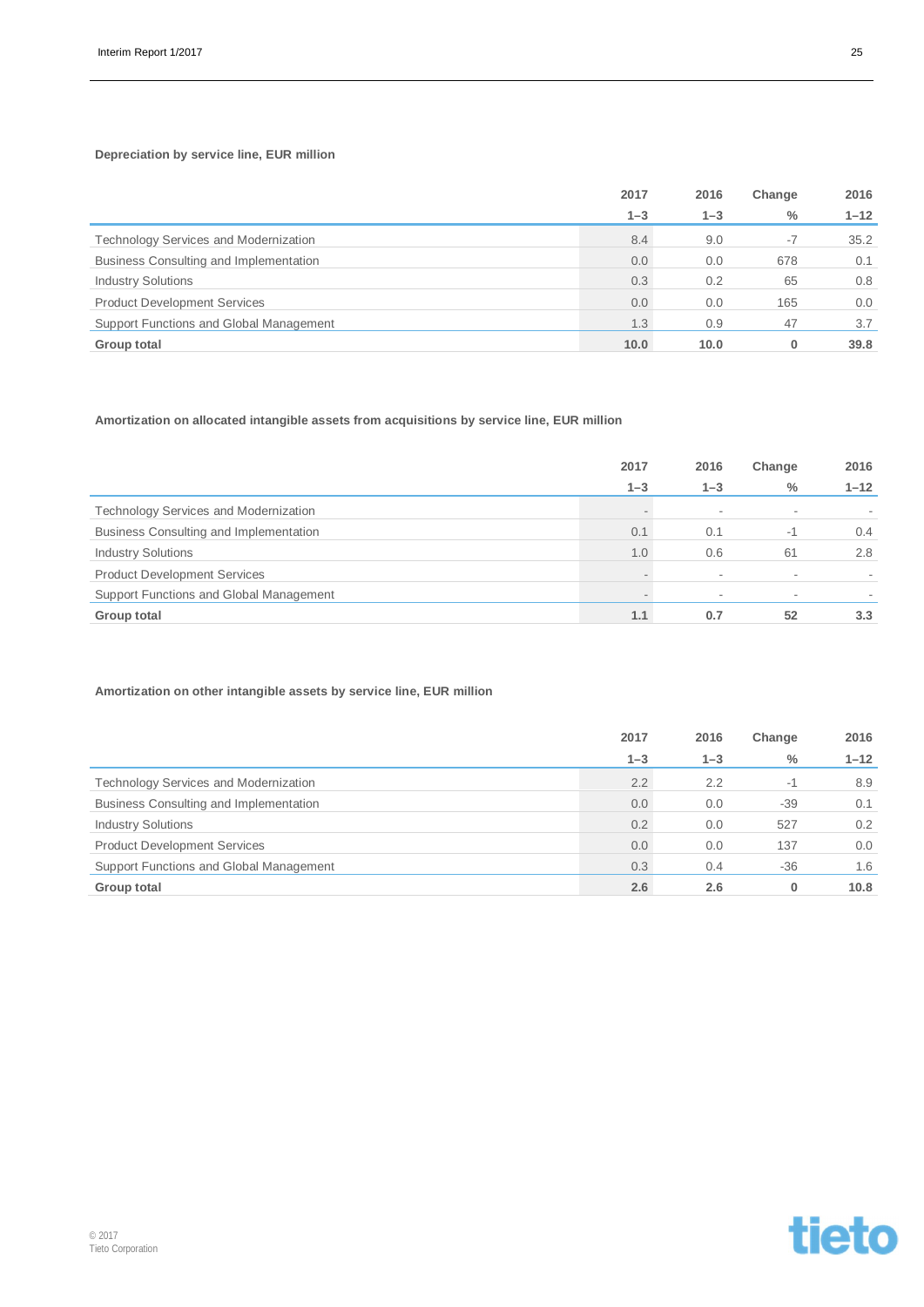### **Commitments and contingencies, EUR million**

|                                               | 2017<br>31 Mar | 2016<br>31 Dec |
|-----------------------------------------------|----------------|----------------|
| For Tieto obligations                         |                |                |
| Guarantees                                    |                |                |
| Performance guarantees                        | 1.2            | 4.0            |
| Lease guarantees                              | 8.9            | 8.9            |
| Other                                         | 1.4            | 1.5            |
| Other Tieto obligations                       |                |                |
| Rent commitments due in one year              | 41.4           | 39.7           |
| Rent commitments due in 1-5 years             | 94.8           | 95.3           |
| Rent commitments due after 5 years            | 34.2           | 31.4           |
| Operating lease commitments due in one year   | 7.6            | 8.3            |
| Operating lease commitments due in 1-5 years  | 8.1            | 8.1            |
| Operating lease commitments due after 5 years | 0.7            | 0.6            |
| Commitments to purchase assets                | 4.2            | 6.2            |
| Other                                         | 3.0            |                |
| On behalf of joint ventures                   |                |                |
| On behalf of others                           |                |                |
| Guarantees                                    | 0.1            | 0.1            |

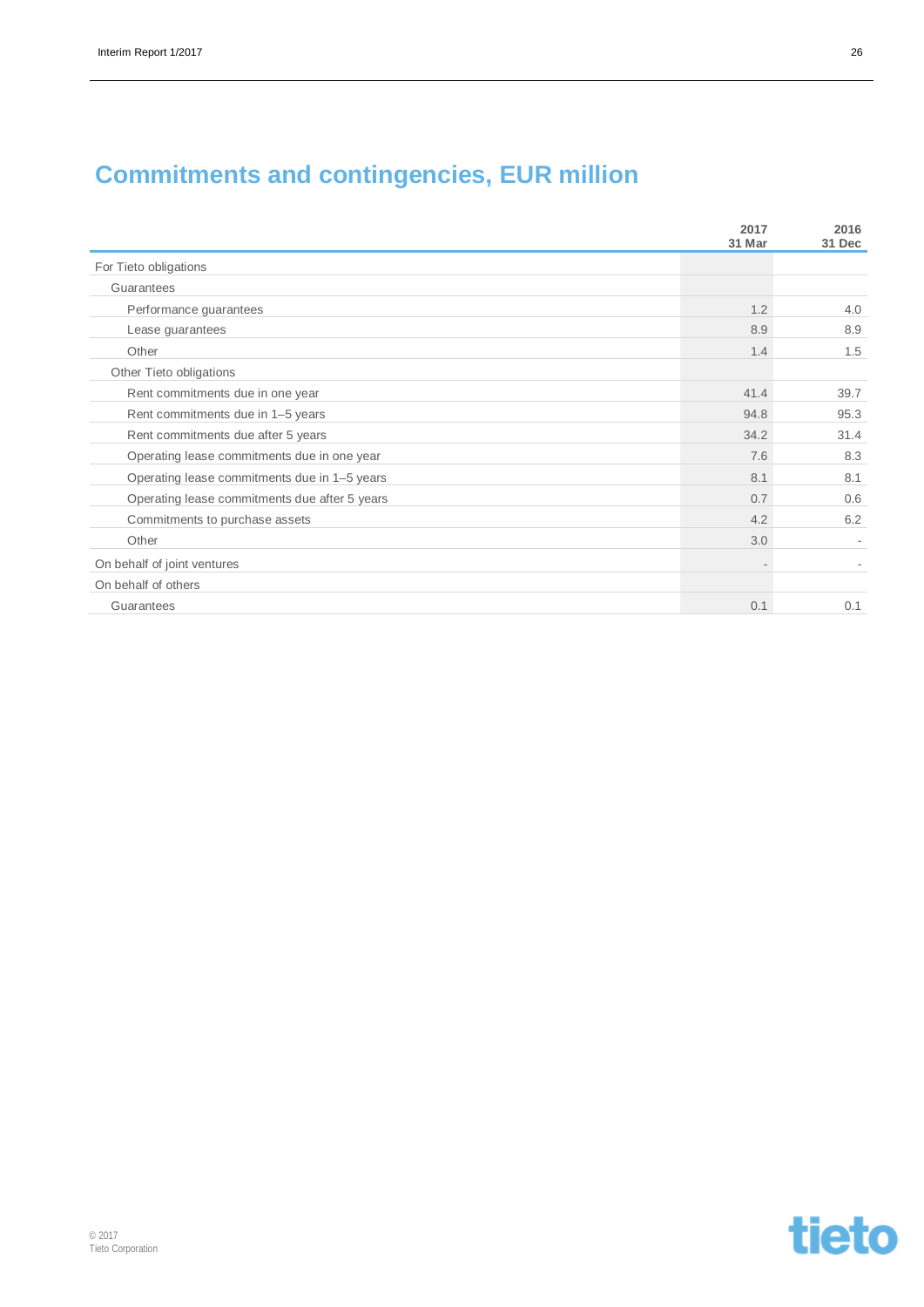### **Derivatives, EUR million**

#### **Notional amounts of derivatives**

Includes the gross amount of all notional values for contracts that have not yet been settled or closed. The amount of notional value outstanding is not necessarily a measure or indication of market risk, as the exposure of certain contracts may be offset by other contracts.

|                                     | 2017<br>31 Mar | 2016<br>31 Dec |
|-------------------------------------|----------------|----------------|
| Foreign exchange forward contracts  | 250.2          | 198.7          |
| Electricity price futures contracts | 0.5            | 0.5            |

#### **Fair values of derivatives**

|                                                                                   | 2017   | 2016   |
|-----------------------------------------------------------------------------------|--------|--------|
| The net fair values of derivative financial instruments at the balance sheet date | 31 Mar | 31 Dec |
| Foreign exchange forward contracts                                                | 0.0    |        |
| Electricity price futures contracts                                               | 0.0    |        |

Derivatives are used for economic hedging purposes only.

| Gross positive fair values of derivatives | 2017<br>31 Mar | 2016<br>31 Dec |
|-------------------------------------------|----------------|----------------|
| Foreign exchange forward contracts        |                |                |
| Electricity price futures contracts       | O.O            |                |

| Gross negative fair values of derivatives | 2017<br>31 Mar | 2016<br>31 Dec |
|-------------------------------------------|----------------|----------------|
| Foreign exchange forward contracts        |                |                |
| Electricity price futures contracts       |                | O.O            |

Foreign exchange derivatives' fair values are calculated according to FX and interest rates on the closing date.

As of 31 March 2017, there are no open hedges for highly probable forecast transactions denominated in foreign currency. There were no gains and losses recognized in hedging reserve in equity (note Other reserves) on forward foreign exchange contracts as of 31 March 2017 and comparative period 31 Dec 2016.

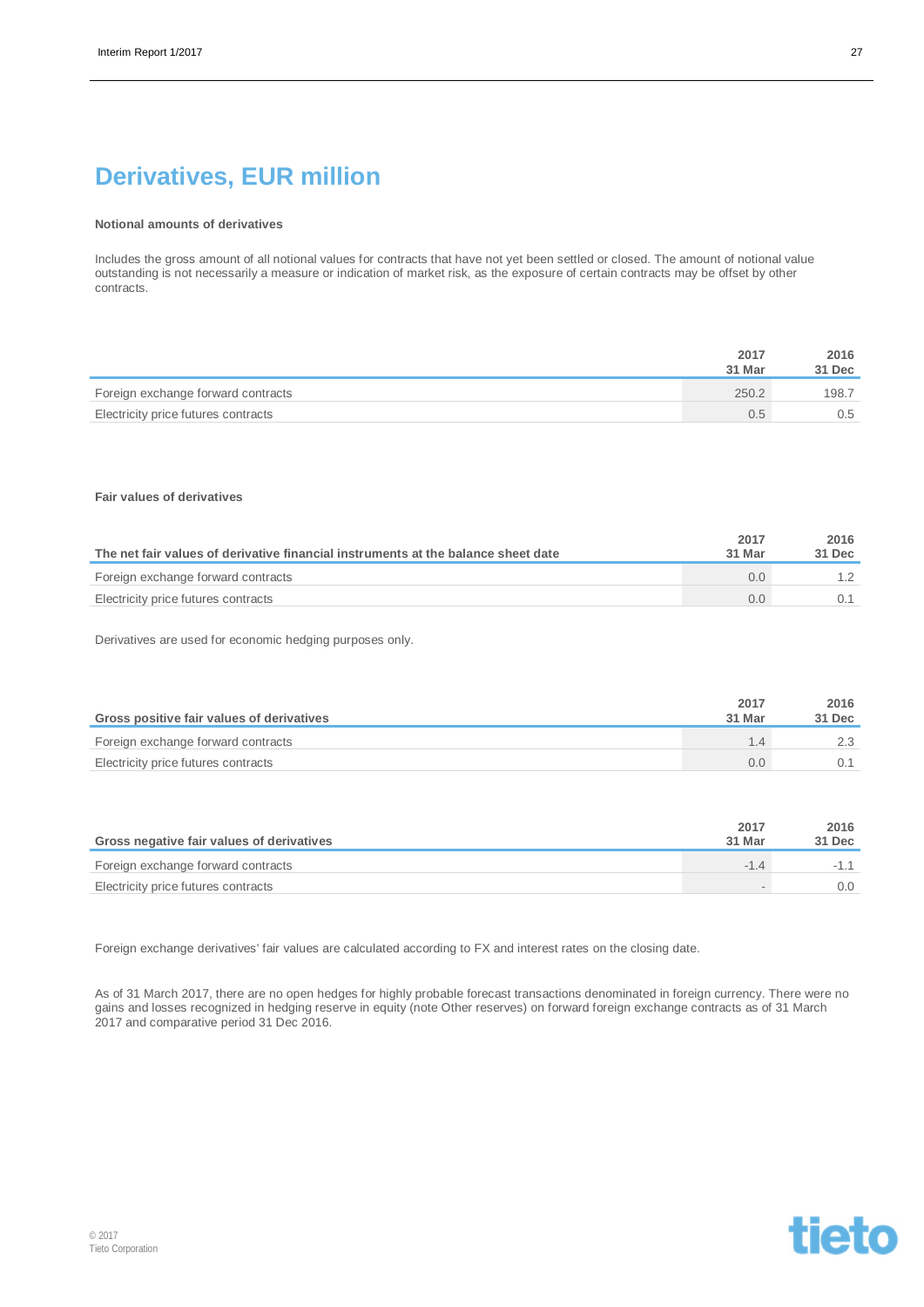**Fair value measurement of financial assets and liabilities**

|  | <b>EUR million</b> |  |
|--|--------------------|--|
|--|--------------------|--|

| 31 Mar 2017                                                | Level 1                  | Level 2 | Level 3                  | Total  |
|------------------------------------------------------------|--------------------------|---------|--------------------------|--------|
| Financial assets at fair value through profit or loss      |                          |         |                          |        |
| Derivatives                                                |                          | 1.4     | $\sim$                   | 1.4    |
| Available-for-sale investments                             | $\overline{\phantom{a}}$ | $\sim$  | 0.7                      |        |
| Financial liabilities at fair value through profit or loss |                          |         |                          |        |
| Derivatives                                                |                          | $-1.4$  | $\overline{\phantom{a}}$ | $-1.4$ |

### **EUR million**

| 31 Dec 2016                                                | Level 1                  | Level 2 | Level 3                  | Total |
|------------------------------------------------------------|--------------------------|---------|--------------------------|-------|
| Financial assets at fair value through profit or loss      |                          |         |                          |       |
| Derivatives                                                | $\sim$                   | 2.4     | $\overline{\phantom{a}}$ | 2.4   |
| Available-for-sale investments                             | $\overline{\phantom{a}}$ |         | 0.7                      | 0.7   |
| Financial liabilities at fair value through profit or loss |                          |         |                          |       |
| Derivatives                                                | $\sim$                   | $-1.1$  | $\overline{\phantom{a}}$ | $-1.$ |

Available-for-sale investments' fair value measurement is based on their initial value. The fair market value cannot be reliably estimated, due to lack of proper market for the assets.

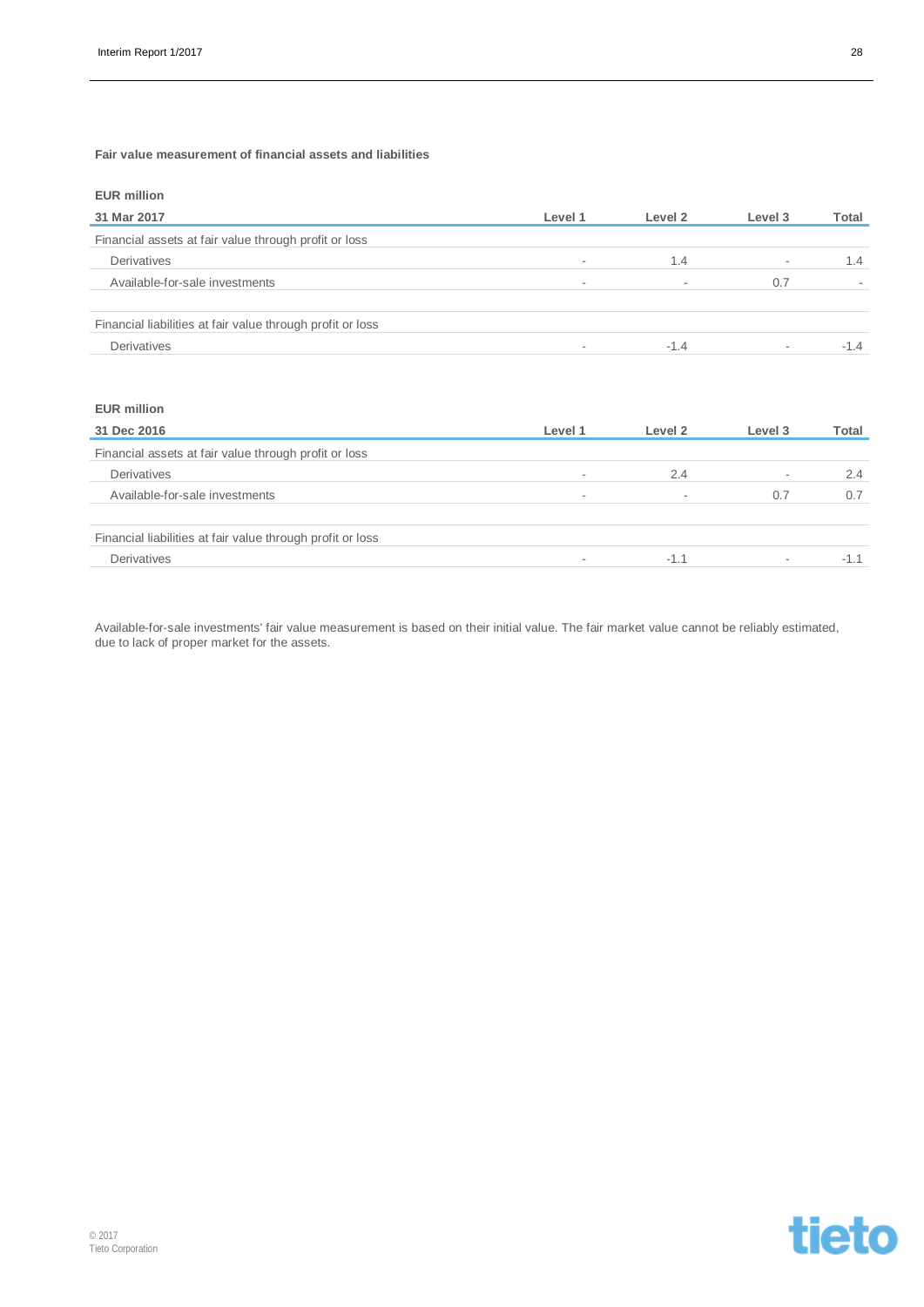## **Quarterly figures**

### **Key figures**

|                                                 | 2017<br>$1 - 3$          | 2016<br>$10 - 12$ | 2016<br>$7 - 9$ | 2016<br>$4 - 6$          | 2016<br>$1 - 3$ |
|-------------------------------------------------|--------------------------|-------------------|-----------------|--------------------------|-----------------|
| Earnings per share, EUR                         |                          |                   |                 |                          |                 |
| <b>Basic</b>                                    | 0.21                     | 0.46              | 0.37            | 0.33                     | 0.29            |
| <b>Diluted</b>                                  | 0.21                     | 0.46              | 0.37            | 0.33                     | 0.29            |
| Equity per share, EUR                           | 5.44                     | 6.62              | 6.05            | 5.67                     | 5.46            |
| Return on equity, 12-month rolling, %           | 25.3                     | 22.1              | 24.4            | 26.2                     | 25.7            |
| Return on capital employed, 12-month rolling, % | 25.8                     | 21.6              | 22.6            | 25.9                     | 27.2            |
| Equity ratio, %                                 | 39.2                     | 47.3              | 44.4            | 42.2                     | 38.9            |
| Interest-bearing net debt, EUR million          | 38.0                     | 109.7             | 136.4           | 103.3                    | $-21.3$         |
| Gearing, %                                      | 9.5                      | 22.5              | 30.6            | 24.7                     | $-5.3$          |
| Capital expenditure, EUR million                | 9.3                      | 24.4              | 16.0            | 11.8                     | 9.4             |
| Acquisitions, EUR million                       | $\overline{\phantom{a}}$ | 0.3               | 37.3            | $\overline{\phantom{a}}$ |                 |

### **Income statement, EUR million**

|                                                                           | 2017<br>$1 - 3$ | 2016<br>$10 - 12$ | 2016<br>$7 - 9$ | 2016<br>$4 - 6$ | 2016<br>$1 - 3$ |
|---------------------------------------------------------------------------|-----------------|-------------------|-----------------|-----------------|-----------------|
| Net sales                                                                 | 393.2           | 403.6             | 340.5           | 381.0           | 367.5           |
| Other operating income                                                    | 3.1             | 7.6               | 5.2             | 2.8             | 4.2             |
| Employee benefit expenses                                                 | $-239.8$        | $-216.2$          | $-183.1$        | $-213.8$        | $-214.0$        |
| Depreciation, amortization and impairment charges                         | $-13.7$         | $-13.9$           | $-13.6$         | $-13.1$         | $-13.3$         |
| Other operating expenses                                                  | $-121.6$        | $-137.1$          | $-114.7$        | $-125.5$        | $-116.5$        |
| Share of profit from investments accounted for using<br>the equity method | 0.7             | 1.1               | 0.8             | 0.9             | $0.4^{\circ}$   |
| Operating profit (EBIT)                                                   | 21.9            | 45.1              | 35.1            | 32.3            | 28.3            |
| Financial income and expenses                                             | $-1.0$          | $-0.8$            | $-1.0$          | $-1.6$          | $-0.6$          |
| Profit before taxes                                                       | 20.9            | 44.3              | 34.1            | 30.7            | 27.7            |
| Income taxes                                                              | $-5.2$          | $-10.1$           | $-6.8$          | $-6.5$          | $-6.2$          |
| Net profit for the period                                                 | 15.7            | 34.2              | 27.3            | 24.2            | 21.5            |

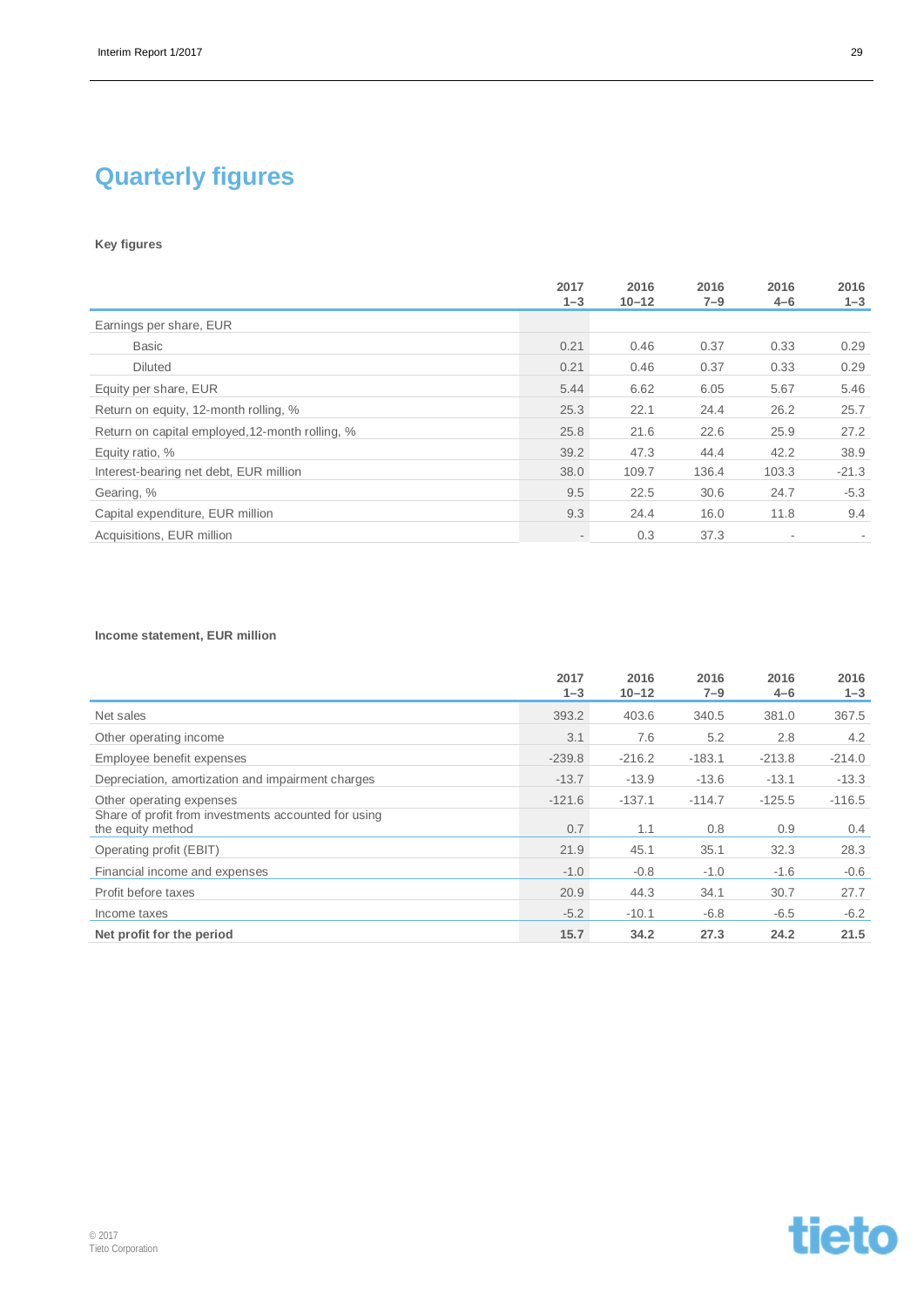### **Balance sheet, EUR million**

|                                                   | 2017<br>31 Mar | 2016<br>31 Dec | 2016<br>30 Sep | 2016<br>30 Jun | 2016<br>31 Mar |
|---------------------------------------------------|----------------|----------------|----------------|----------------|----------------|
| Goodwill                                          | 409.5          | 409.7          | 414.0          | 383.5          | 385.2          |
| Other intangible assets                           | 47.3           | 52.3           | 50.0           | 39.5           | 40.1           |
| Property, plant and equipment                     | 94.1           | 94.0           | 79.7           | 79.0           | 79.9           |
| Investments accounted for using the equity method | 13.8           | 16.5           | 15.4           | 14.6           | 13.7           |
| Other non-current assets                          | 32.2           | 32.8           | 37.1           | 36.0           | 37.1           |
| Total non-current assets                          | 596.9          | 605.3          | 596.2          | 552.6          | 556.0          |
| Trade receivables and other current assets        | 417.4          | 412.5          | 389.6          | 402.9          | 403.9          |
| Cash and cash equivalents                         | 76.9           | 56.7           | 71.7           | 93.2           | 144.6          |
| <b>Total current assets</b>                       | 494.3          | 469.2          | 461.3          | 496.1          | 548.5          |
| <b>Total assets</b>                               | 1 0 9 1 .2     | 1 0 7 4 .5     | 1 057.5        | 1 048.7        | 1 104.5        |
| Total equity                                      | 401.1          | 488.1          | 446.2          | 417.7          | 401.7          |
| Non-current loans                                 | 104.0          | 103.8          | 104.1          | 104.4          | 104.7          |
| Other non-current liabilities                     | 55.3           | 54.4           | 56.4           | 54.6           | 53.0           |
| Total non-current liabilities                     | 159.3          | 158.2          | 160.5          | 159.0          | 157.7          |
| Trade payables and other current liabilities      | 495.8          | 348.1          | 330.9          | 360.3          | 500.3          |
| Provisions                                        | 18.3           | 11.5           | 9.1            | 12.1           | 18.2           |
| <b>Current loans</b>                              | 16.7           | 68.6           | 110.8          | 99.6           | 26.6           |
| <b>Total current liabilities</b>                  | 530.8          | 428.2          | 450.8          | 472.0          | 545.1          |
| <b>Total equity and liabilities</b>               | 1 0 9 1 .2     | 1 0 7 4 .5     | 1 0 5 7.5      | 1 048.7        | 1 104.5        |

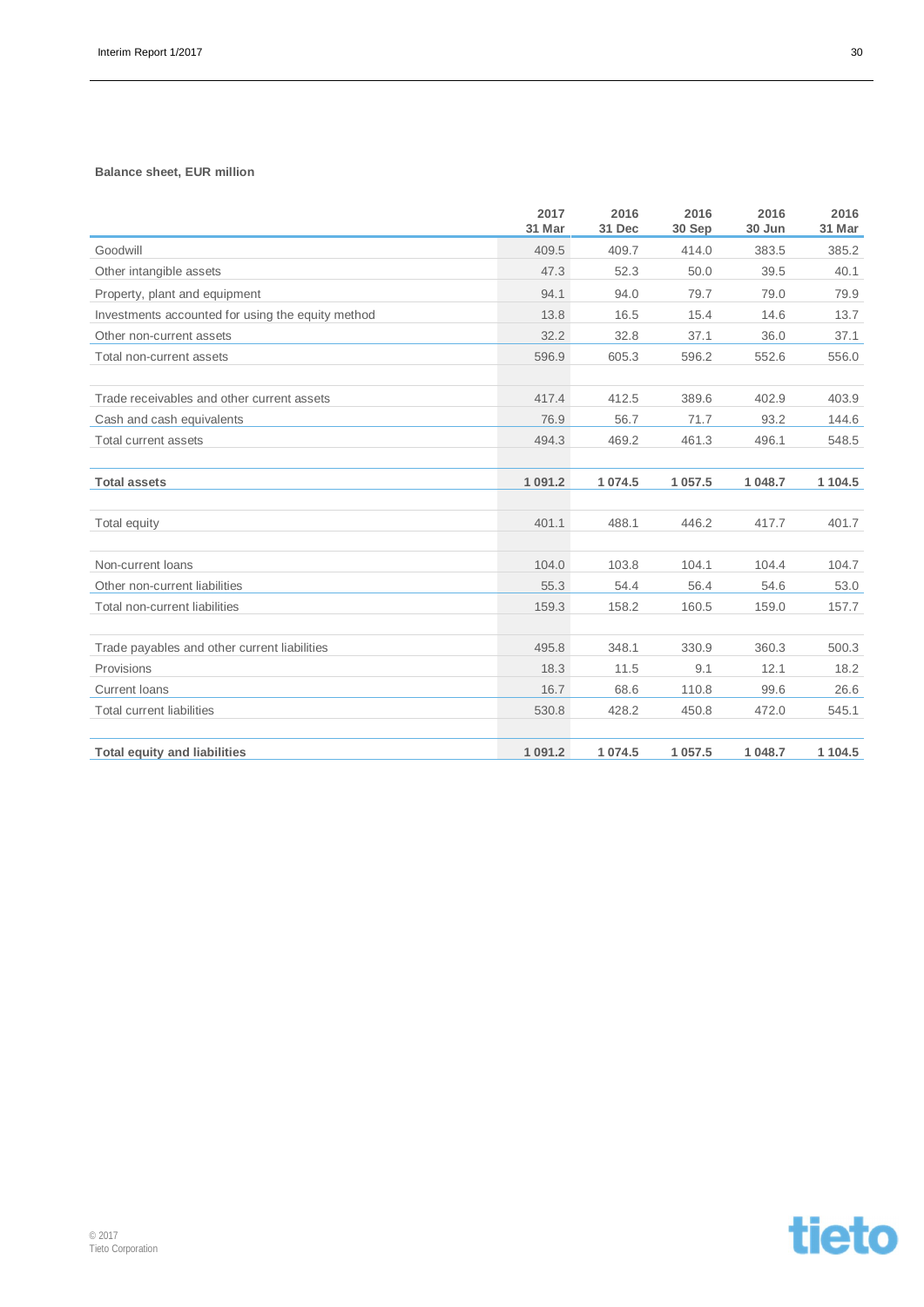### **Cash flow, EUR million**

|                                                                              | 2017<br>$1 - 3$ | 2016<br>$10 - 12$        | 2016<br>$7 - 9$          | 2016<br>$4 - 6$          | 2016<br>$1 - 3$ |
|------------------------------------------------------------------------------|-----------------|--------------------------|--------------------------|--------------------------|-----------------|
| Cash flow from operations                                                    |                 |                          |                          |                          |                 |
| Net profit                                                                   | 15.7            | 34.2                     | 27.3                     | 24.2                     | 21.5            |
| Adjustments                                                                  | 19.1            | 19.4                     | 20.0                     | 17.6                     | 21.0            |
| Change in net working capital                                                | 47.2            | 4.4                      | $-26.5$                  | $-47.3$                  | 17.8            |
| Cash generated from operations                                               | 82.0            | 58.0                     | 20.8                     | $-5.5$                   | 60.3            |
| Net financial expenses paid                                                  | 0.6             | 1.1                      | $-0.9$                   | $-2.0$                   | $-0.8$          |
| Dividends received from investments accounted for using<br>the equity method | 3.5             | $\overline{\phantom{a}}$ | $\overline{\phantom{a}}$ | $\overline{\phantom{a}}$ | 3.8             |
| Income taxes paid                                                            | $-6.4$          | $-8.9$                   | $-6.1$                   | $-6.2$                   | $-16.4$         |
| Net cash flow from operations                                                | 79.7            | 50.2                     | 13.8                     | $-13.7$                  | 46.9            |
| Net cash used in investing activities                                        | $-9.6$          | $-23.6$                  | $-45.8$                  | $-11.9$                  | $-10.1$         |
| Net cash used in financing activities                                        | $-51.7$         | $-42.5$                  | 10.9                     | $-25.9$                  | $-46.7$         |
| Change in cash and cash equivalents                                          | 18.4            | $-15.9$                  | $-21.1$                  | $-51.5$                  | $-9.9$          |
| Cash and cash equivalents at the beginning of period                         | 56.7            | 71.7                     | 93.2                     | 144.6                    | 156.2           |
| Foreign exchange differences                                                 | 1.8             | 0.9                      | $-0.4$                   | 0.1                      | $-1.7$          |
| Change in cash and cash equivalents                                          | 18.4            | $-15.9$                  | $-21.1$                  | $-51.5$                  | $-9.9$          |
| Cash and cash equivalents at the end of period                               | 76.9            | 56.7                     | 71.7                     | 93.2                     | 144.6           |

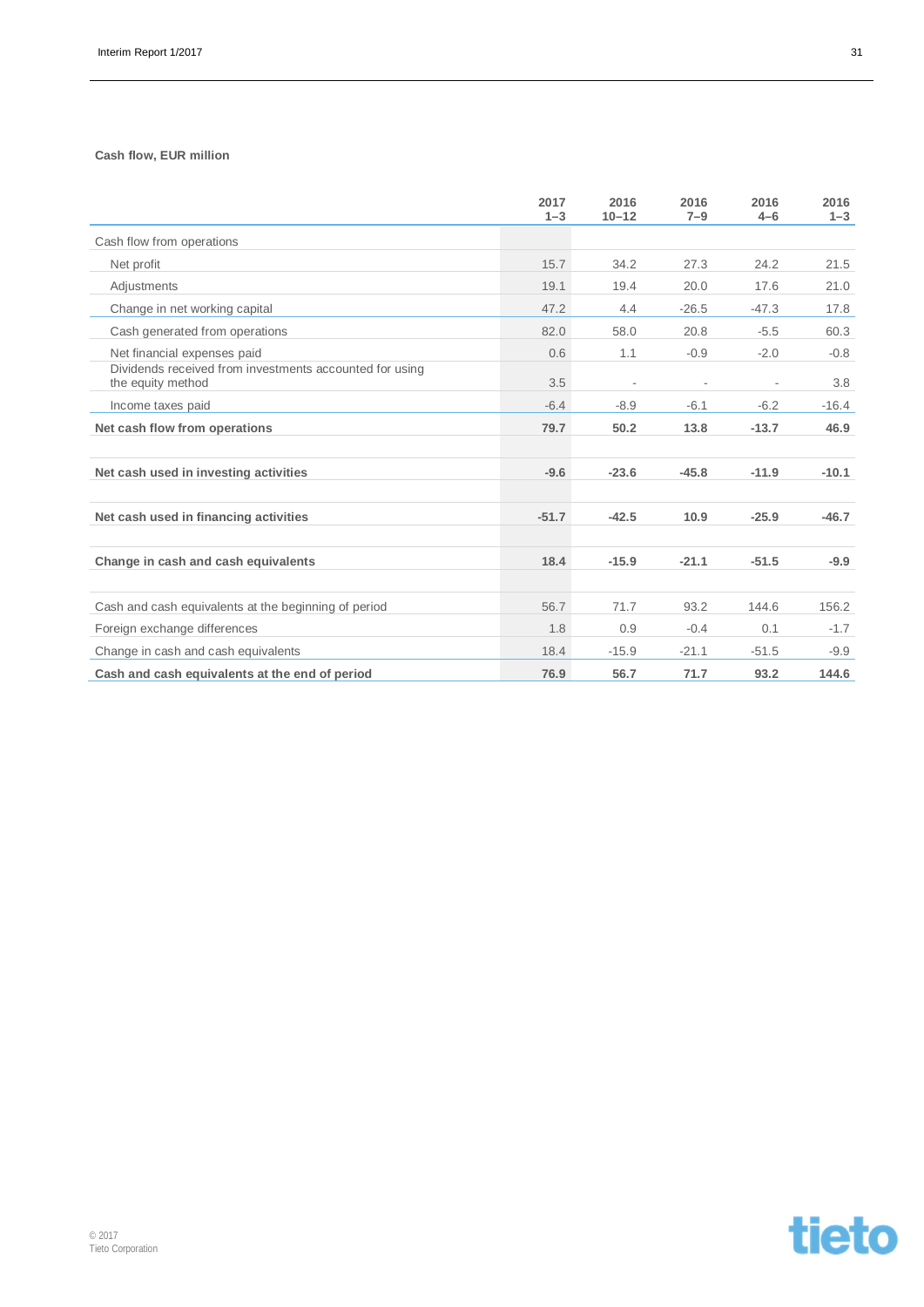### **Quarterly figures by segments**

#### **Customer sales by service line, EUR million**

|                                              | 2017<br>$1 - 3$ | 2016<br>$10 - 12$ | 2016<br>$7 - 9$ | 2016<br>$4 - 6$ | 2016<br>$1 - 3$ |
|----------------------------------------------|-----------------|-------------------|-----------------|-----------------|-----------------|
| <b>Technology Services and Modernization</b> | 198             | 197               | 179             | 196             | 190             |
| Business Consulting and Implementation       | 39              | 38                | 30              | 37              | 35              |
| <b>Industry Solutions</b>                    | 125             | 138               | 106             | 117             | 113             |
| <b>Product Development Services</b>          | 32              | 31                | 26              | 31              | 29              |
| Group total                                  | 393             | 404               | 341             | 381             | 367             |

### **Customer sales by industry group, EUR million**

|                                     | 2017<br>$1 - 3$ | 2016<br>$10 - 12$ | 2016<br>$7 - 9$ | 2016<br>$4 - 6$ | 2016<br>$1 - 3$ |
|-------------------------------------|-----------------|-------------------|-----------------|-----------------|-----------------|
| <b>Financial Services</b>           | 96              | 101               | 88              | 93              | 88              |
| Public, Healthcare and Welfare      | 128             | 135               | 106             | 120             | 118             |
| Industrial and Consumer Services    | 138             | 137               | 121             | 138             | 132             |
| <b>Product Development Services</b> | 32              | 31                | 26              | 31              | 29              |
| <b>Group total</b>                  | 393             | 404               | 341             | 381             | 367             |



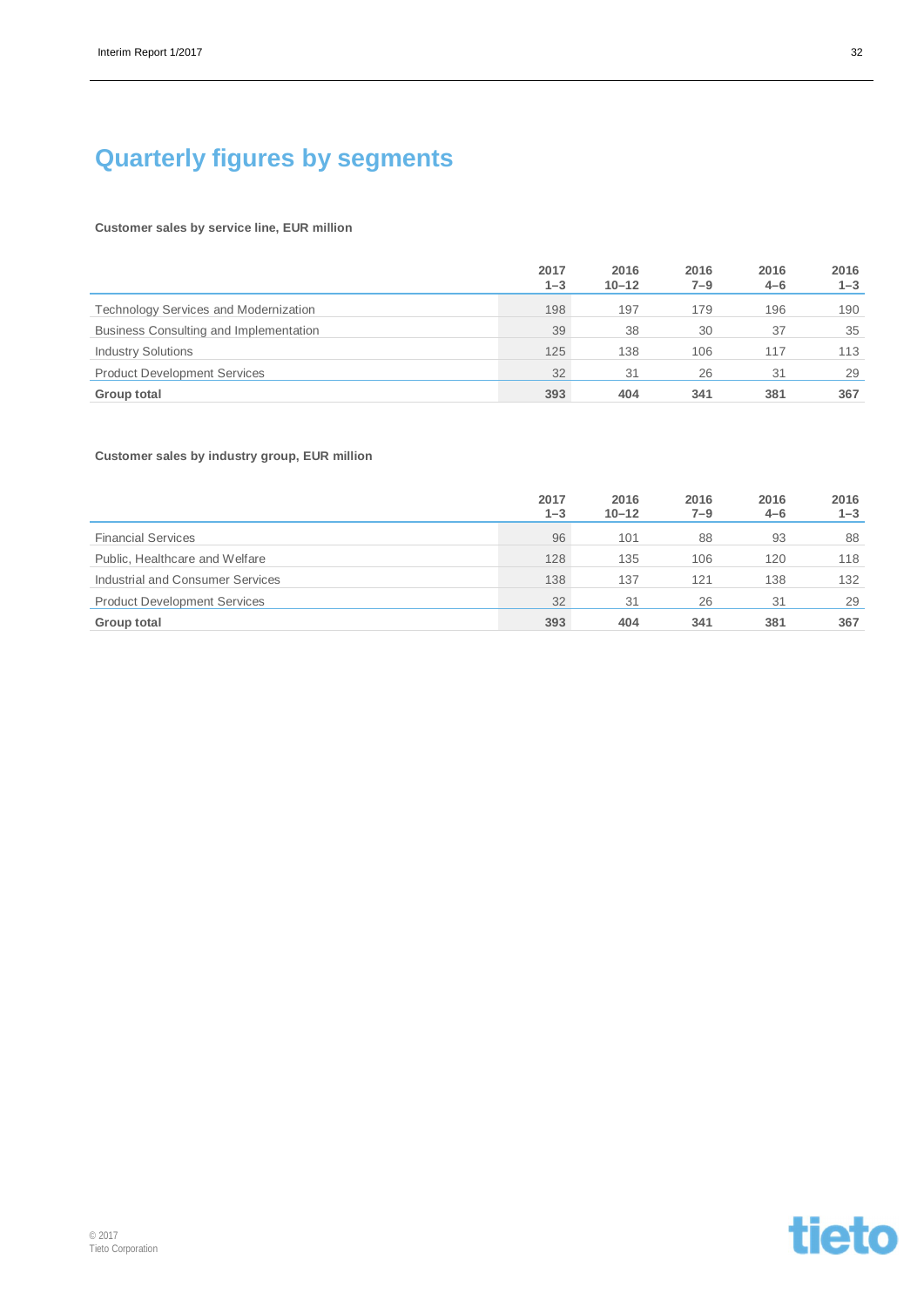### **Operating profit (EBIT) by service line, EUR million**

|                                              | 2017<br>$1 - 3$ | 2016<br>$10 - 12$ | 2016<br>$7 - 9$ | 2016<br>$4 - 6$ | 2016<br>$1 - 3$ |
|----------------------------------------------|-----------------|-------------------|-----------------|-----------------|-----------------|
| <b>Technology Services and Modernization</b> | 14.5            | 26.2              | 24.2            | 20.9            | 17.7            |
| Business Consulting and Implementation       | 2.2             | 2.0               | $-0.2$          | 1.2             | 1.1             |
| <b>Industry Solutions</b>                    | 6.3             | 19.7              | 13.0            | 11.1            | 11.5            |
| <b>Product Development Services</b>          | 4.2             | 3.3               | 1.7             | 3.3             | 2.6             |
| Support Functions and Global Management      | $-5.3$          | $-6.2$            | $-3.5$          | $-4.2$          | $-4.6$          |
| <b>Operating profit (EBIT)</b>               | 21.9            | 45.1              | 35.1            | 32.3            | 28.3            |

### **Operating margin (EBIT) by service line, %**

|                                              | 2017<br>$1 - 3$ | 2016<br>$10 - 12$ | 2016<br>7–9 | 2016<br>$4 - 6$ | 2016<br>$1 - 3$ |
|----------------------------------------------|-----------------|-------------------|-------------|-----------------|-----------------|
| <b>Technology Services and Modernization</b> | 7.3             | 13.3              | 13.5        | 10.6            | 9.4             |
| Business Consulting and Implementation       | 5.7             | 5.3               | $-0.6$      | 3.3             | 3.2             |
| <b>Industry Solutions</b>                    | 5.0             | 14.3              | 12.3        | 9.5             | 10.1            |
| <b>Product Development Services</b>          | 13.1            | 10.6              | 6.4         | 10.7            | 9.0             |
| <b>Operating margin (EBIT)</b>               | 5.6             | 11.2              | 10.3        | 8.5             | 7.7             |

### **Adjusted operating profit (EBIT) by service line, EUR million**

|                                              | 2017<br>$1 - 3$ | 2016<br>$10 - 12$ | 2016<br>$7 - 9$ | 2016<br>$4 - 6$ | 2016<br>$1 - 3$ |
|----------------------------------------------|-----------------|-------------------|-----------------|-----------------|-----------------|
| <b>Technology Services and Modernization</b> | 21.5            | 27.7              | 24.0            | 21.3            | 19.4            |
| Business Consulting and Implementation       | 2.8             | 0.7               | $-1.5$          | 1.2             | 1.3             |
| <b>Industry Solutions</b>                    | 9.9             | 21.5              | 13.2            | 12.8            | 11.7            |
| <b>Product Development Services</b>          | 4.3             | 3.5               | 1.7             | 3.4             | 2.4             |
| Support Functions and Global Management      | $-3.1$          | $-4.0$            | $-2.0$          | $-2.8$          | $-3.4$          |
| Adjusted operating profit (EBIT)             | 35.4            | 49.5              | 35.4            | 35.8            | 31.5            |

### **Adjusted operating margin (EBIT) by service line, %**

|                                              | 2017<br>$1 - 3$ | 2016<br>$10 - 12$ | 2016<br>$7 - 9$ | 2016<br>$4 - 6$ | 2016<br>$1 - 3$ |
|----------------------------------------------|-----------------|-------------------|-----------------|-----------------|-----------------|
| <b>Technology Services and Modernization</b> | 10.9            | 14.1              | 13.4            | 10.8            | 10.2            |
| Business Consulting and Implementation       | 7.1             | 1.8               | $-4.9$          | 3.3             | 3.7             |
| <b>Industry Solutions</b>                    | 8.0             | 15.5              | 12.5            | 10.9            | 10.4            |
| <b>Product Development Services</b>          | 13.6            | 11.3              | 6.5             | 11.1            | 8.4             |
| Adjusted operating margin (EBIT)             | 9.0             | 12.3              | 10.4            | 9.4             | 8.6             |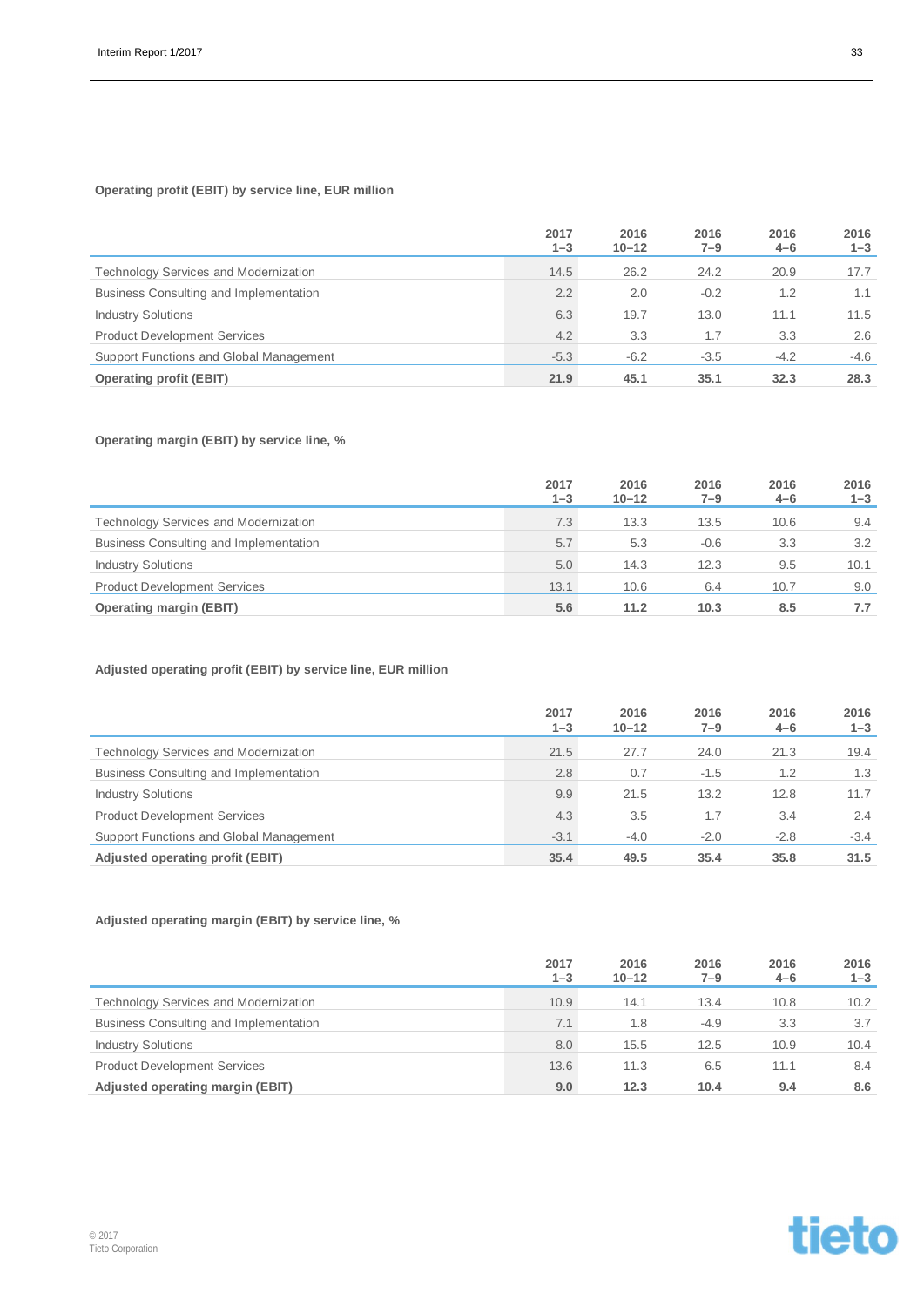### **Major shareholders on 31 March 2017**

|                |                                             | <b>Shares</b> | $\%$  |
|----------------|---------------------------------------------|---------------|-------|
|                | Cevian Capital                              | 11 066 684    | 14.9  |
| 2              | Solidium Oy                                 | 7 4 1 5 4 1 8 | 10.0  |
| 3              | Silchester International Investors LLP *)   | 7 401 027     | 10.0  |
| $\overline{4}$ | Swedbank Robur fonder                       | 2 060 655     | 2.8   |
| 5              | Ilmarinen Mutual Pension Insurance Co.      | 1682598       | 2.3   |
| 6              | Elo Pension Co.                             | 838 648       | 1.1   |
|                | The State Pension fund                      | 773 000       | 1.0   |
| 8              | Svenska litteratursällskapet i Finland r.f. | 541 345       | 0.7   |
| 9              | Danske funds                                | 496 972       | 0.7   |
| 10             | <b>OP-Finland Small Firms Fund</b>          | 427 000       | 0.6   |
|                | Top 10 shareholders total                   | 32 703 347    | 44.1  |
|                | - of which nominee registered               | 9461682       | 12.8  |
|                |                                             |               |       |
|                | Nominee registered other                    | 25 332 034    | 34.2  |
|                | <b>Others</b>                               | 16 073 871    | 21.7  |
|                | Total                                       | 74 109 252    | 100.0 |

Based on the ownership records of Euroclear Finland Oy and Euroclear Sweden AB.

\*) On 23 June 2015, Silchester International Investors LLP announced that its holding in Tieto Corporation was 7 401 027 shares, which represents 10.0% of the shares and voting rights.

### **For further information, please contact:**

Lasse Heinonen, CFO, tel. +358 2072 66329, +358 50 393 4950, **lasse.heinonen (at) tieto.com** Tanja Lounevirta, Head of Investor Relations, tel. +358 2072 71725, +358 50 321 7510, **tanja.lounevirta (at) tieto.com**